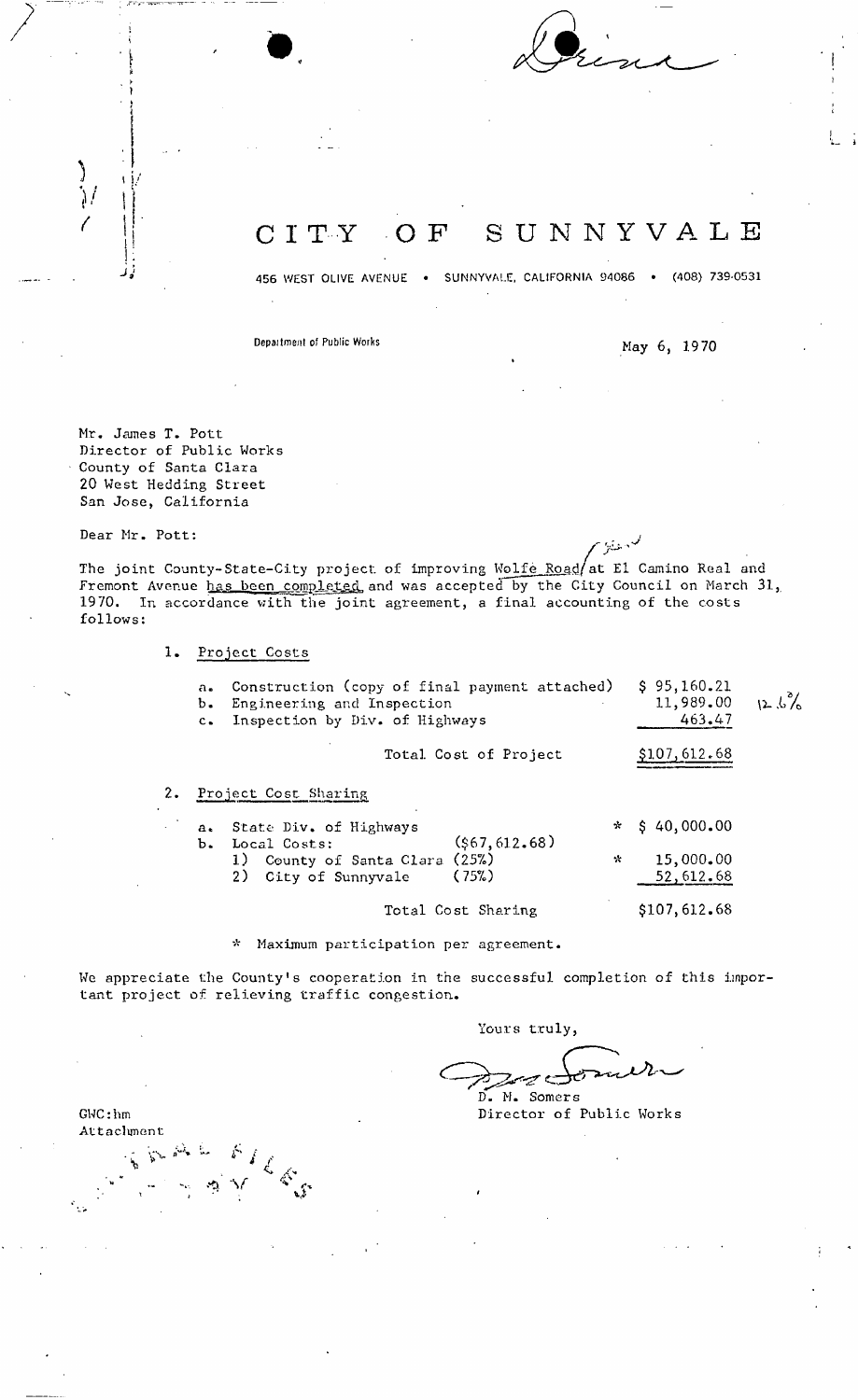TO:<br>Dyfe: Time:  $\sqrt{\circ}$ **EOUT** E YOI WI F  $Mr:$ t.,  $\overline{OF}:$ ŧ Phone:  $2362$ / Telephoned 17 Please Call Back 7 Was Here **27** Will Call Again /// Wants to See You 7 Rush 7 Returned Your Call **MESSAGE:** 'n Łδ, Ξ SI GNED 25 REV 4/69 Reorder Code 963260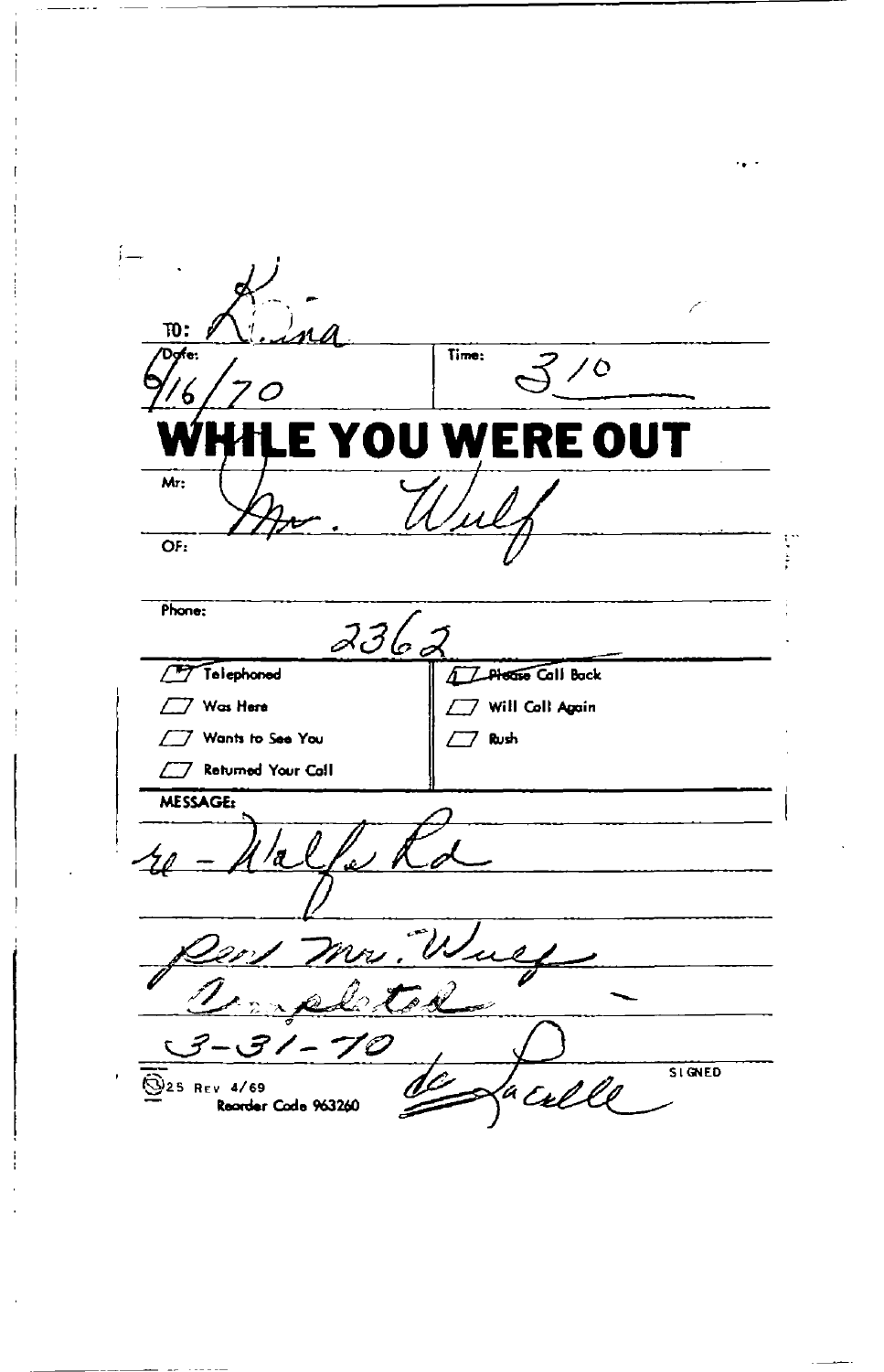

 $\mathbb{A}$  FIRT'IAN'S FUND INSURANCE COMPANY TH. MERICAN INSURANCE COMPANY **C** NATIONAL SURETY CORPORATION **C** ASSOCIATED INDEMNITY CORPORATION  $\Box$  AMERICAN AUTOMOBILE INSURANCE COMPANY

Welf Rol Co Seemon

**CERTIFICATE** OF INSURANCE

TO:

CLERK OF THE BOARD OF SUPERVISORS COUNTY OF SANTA CLARA 70 W. Hedding Street San Jose, California

June 13, 1969 DATE

THIS IS TO CERTIFY THAT THE COMPANY OR COMPANIES CHECKED ABOVE HA VE IN FORCE AS OF THE DATE HEREOF THE FOLLOWING POLICY OR POLICIES: NAME AND ADDRESS OF INSURED OR EMPLOYER LOCATION OF PROPERTY, DESCRIPTION OF OPERATIONS, BUSINESS CONDUCTED

Freeman-Sondgroth Construction Co. P. O. Box 850 Mountain View, California 94040

Wolfe Road Improvements, Fremont Avenue to Gáry Avenue and El Camino Real-Fremont Avenue-Wolfe Road Traffic Signal Modifications ST 67 13 TR 66 21

| KIND OF INSURANCE                                                                                                             | POLICY NUMBER | <b>EXPIRATION</b> | LIMITS OF LIABILITY                                                                                                                                                                                                                         |
|-------------------------------------------------------------------------------------------------------------------------------|---------------|-------------------|---------------------------------------------------------------------------------------------------------------------------------------------------------------------------------------------------------------------------------------------|
| <b>WORKMEN'S COMPENSATION</b>                                                                                                 |               |                   | <b>STATUTORY</b>                                                                                                                                                                                                                            |
| <b>EMPLOYERS' LIABILITY</b>                                                                                                   |               |                   | THOUSAND DOLLARS, EACH PERSON<br>THOUSAND DOLLARS, EACH ACCIDENT                                                                                                                                                                            |
| BODILY INJURY LIABILITY OTHER THAN AUTOMOBILE <sup>®</sup>                                                                    | LC 1655800    | 7/1/70            | 500<br>THOUSAND DOLLARS, EACH PERSON<br>500<br>THOUSAND DOLLARS, EACH OCCURRENCE<br>500<br>THOUSAND DOLLARS, AGGREGATE PRODUCTS                                                                                                             |
| PROPERTY DAMAGE LIABILITY OTHER THAN AUTOMOBILE®                                                                              | n             | п                 | 200<br>THOUSAND DOLLARS, EACH OCCURRENCE<br>200<br>THOUSAND DOLLARS, AGGREGATE OPERATIONS<br>200<br>THOUSAND DOLLARS, AGGREGATE PROTECTIVE<br>200<br>THOUSAND DOLLARS, AGGREGATE PRODUCTS<br>200<br>THOUSAND DOLLARS, AGGREGATE CONTRACTUAL |
| <b>AUTOMOBILE:</b><br><b>BODILY INJURY LIABILITY*</b>                                                                         | n             | Ħ                 | 500<br>THOUSAND DOLLARS, EACH PERSON<br>500<br>THOUSAND DOLLARS, EACH OCCURRENCE                                                                                                                                                            |
| PROPERTY DAMAGE LIABILITY*                                                                                                    | 11.           | 11                | 200<br>THOUSAND DOLLARS, EACH OCCURRENCE                                                                                                                                                                                                    |
| <b>MEDICAL PAYMENTS</b>                                                                                                       |               |                   | s<br><b>EACH PERSON</b>                                                                                                                                                                                                                     |
| COMPREHENSIVE-LOSS OF OR DAMAGE TO THE<br>AUTOMOBILE, EXCEPT BY COLLISION OR UPSET<br>BUT INCLUDING FIRE. THEFT AND WINDSTORM |               |                   | ACTUAL CASH VALUE UNLESS OTHERWISE STATED HEREIN<br>s                                                                                                                                                                                       |
| <b>COLLISION OR UPSET</b>                                                                                                     |               |                   | ACTUAL CASH VALUE LESS<br>\$<br><b>DEDUCTIBLE</b>                                                                                                                                                                                           |
| Super Cover<br>(Blanket Excess)                                                                                               | XL 37482      | 7/1/70            | Combined single limit<br>Excess bringing total<br>limit to \$3,000,000.00                                                                                                                                                                   |

It is hereby understood and agreed the tathing the new tear equation of provect the ublic. The provisions of the preceding sentence shall not impose any liability pon the Owner and are for the express benefit of the general public. t is further understood and agreed that the County of Santa Clara, and the State f California, their officers, agents and employees are named as additional inureds, under this policy, as respects this particular job.

 $C.1$ POLICIES SHOWN ABOVE.

> IN EVENT OF ANY MATERIAL CHANGE IN OR CANCELLATION OF THE POLICY OR POLICIES, THE COMPANY WILL, MAKE EVERY EFFORT TO NOTIFY THE ADDRESSEE BUT UNDERTAKES NO RESPONSIBILITY BY REASON OF FAILURE TO DO SO.

| <b>AUTHORIZED REPARTENTATIVE</b> |  |
|----------------------------------|--|
|                                  |  |
|                                  |  |
|                                  |  |
|                                  |  |
|                                  |  |
|                                  |  |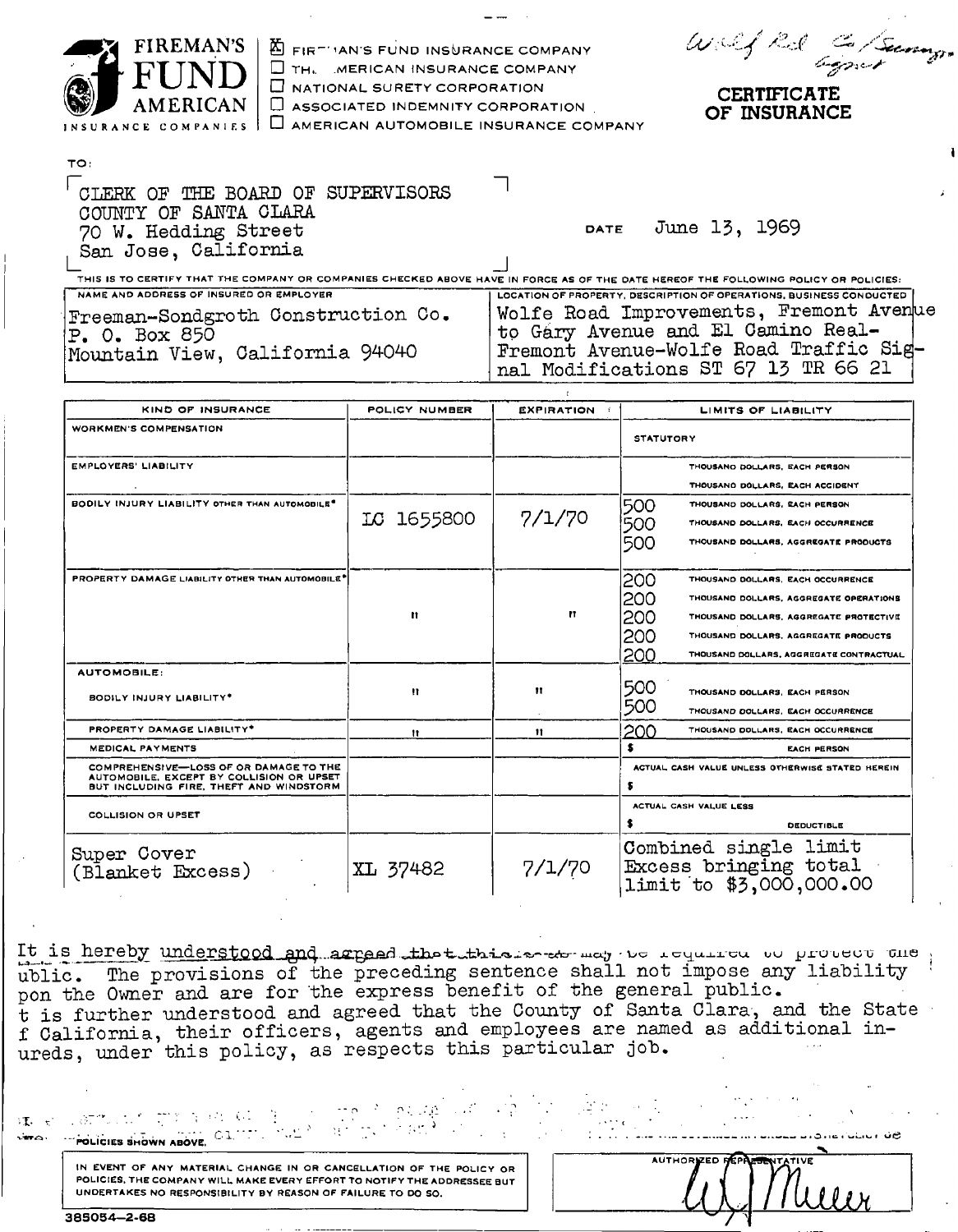| <b>FIREMAN'S</b><br>AMERICAN<br>INSURANCE COMPANIES                                                                               | <b>E FIREMAN'S FUND INSURANCE COMPANY</b><br>THE MERICAN INSURANCE COMPANY<br>$\Box$ national surety corporation<br>L ASSOCIATED INDEMNITY CORPORATION<br>LI AMERICAN AUTOMOBILE INSURANCE COMPANY |                     | Wolf Rel Co/Summon<br><b>CERTIFICATE</b><br>OF INSURANCE                                                                                                                                                                              |
|-----------------------------------------------------------------------------------------------------------------------------------|----------------------------------------------------------------------------------------------------------------------------------------------------------------------------------------------------|---------------------|---------------------------------------------------------------------------------------------------------------------------------------------------------------------------------------------------------------------------------------|
| TO:<br>CLERK OF THE BOARD OF SUPERVISORS<br>COUNTY OF SANTA CLARA<br>70 W. Hedding Street<br>San Jose, California                 |                                                                                                                                                                                                    | DATE                | June 13, 1969                                                                                                                                                                                                                         |
|                                                                                                                                   |                                                                                                                                                                                                    |                     | THIS IS TO CERTIFY THAT THE COMPANY OR COMPANIES CHECKED ABOVE HAVE IN FORCE AS OF THE DATE HEREOF THE FOLLOWING POLICY OR POLICIES:                                                                                                  |
| NAME AND ADDRESS OF INSURED OR EMPLOYER<br>Freeman-Sondgroth Construction Co.<br>P. O. Box 850<br>Mountain View, California 94040 |                                                                                                                                                                                                    |                     | LOCATION OF PROPERTY, DESCRIPTION OF OPERATIONS, BUSINESS CONDUCTED<br>Wolfe Road Improvements, Fremont Avenue<br>to Gáry Avenue and El Camino Real-<br>Fremont Avenue-Wolfe Road Traffic Sig-<br>nal Modifications ST 67 13 TR 66 21 |
|                                                                                                                                   |                                                                                                                                                                                                    | <b>EXPIRATION</b> / | LIMITS OF LIABILITY                                                                                                                                                                                                                   |
| <b>KIND OF INSURANCE</b><br><b>WORKMEN'S COMPENSATION</b>                                                                         | POLICY NUMBER                                                                                                                                                                                      |                     | <b>STATUTORY</b>                                                                                                                                                                                                                      |
| EMPLOYERS' LIABILITY                                                                                                              |                                                                                                                                                                                                    |                     | THOUSAND DOLLARS, EACH PERSON<br>THOUSAND DOLLARS, EACH ACCIDENT                                                                                                                                                                      |
| BODILY INJURY LIABILITY OTHER THAN AUTOMOBILE*                                                                                    | LC 1655800                                                                                                                                                                                         |                     | 500<br>THOUSAND DOLLARS, EACH PERSON<br>500<br>THOUSAND DOLLARS, EACH OCCURRENCE                                                                                                                                                      |

| <b>KIND OF INSURANCE</b>                                                                                                      | POLICY NUMBER | <b>EXPIRATION</b> / | LIMITS OF LIABILITY                                    |
|-------------------------------------------------------------------------------------------------------------------------------|---------------|---------------------|--------------------------------------------------------|
| WORKMEN'S COMPENSATION                                                                                                        |               |                     | <b>STATUTORY</b>                                       |
| EMPLOYERS' LIABILITY                                                                                                          |               |                     | THOUSAND DOLLARS, EACH PERSON                          |
|                                                                                                                               |               |                     | THOUSAND DOLLARS, EACH ACCIDENT                        |
| BODILY INJURY LIABILITY OTHER THAN AUTOMOBILE*                                                                                |               |                     | 500<br>THOUSAND DOLLARS, EACH PERSON                   |
|                                                                                                                               | LC 1655800    | 7/1/70              | 500<br>THOUSAND DOLLARS, EACH OCCURRENCE               |
|                                                                                                                               |               |                     | 500<br>THOUSAND DOLLARS, AGGREGATE PRODUCTS            |
| PROPERTY DAMAGE LIABILITY OTHER THAN AUTOMOBILE"                                                                              |               |                     | 200<br>THOUSAND DOLLARS, EACH OCCURRENCE               |
|                                                                                                                               |               |                     | 200<br>THOUSAND DOLLARS, AGGREGATE OPERATIONS          |
|                                                                                                                               | Ħ             | 11                  | 200<br>THOUSAND DOLLARS, AGGREGATE PROTECTIVE          |
|                                                                                                                               |               |                     | 200<br>THOUSAND DOLLARS, AGGREGATE PRODUCTS            |
|                                                                                                                               |               |                     | 200<br>THOUSAND DOLLARS, AGGREGATE CONTRACTUAL         |
| AUTOMOBILE:                                                                                                                   |               |                     |                                                        |
| <b>BODILY INJURY LIABILITY*</b>                                                                                               | $\mathbf{H}$  | Ħ                   | 500<br>THOUSAND DOLLARS, EACH PERSON                   |
|                                                                                                                               |               |                     | 500<br>THOUSAND DOLLARS, EACH OCCURRENCE               |
| PROPERTY DAMAGE LIABILITY*                                                                                                    | Ħ             | Ħ                   | 200<br>THOUSAND DOLLARS, EACH OCCURRENCE               |
| <b>MEDICAL PAYMENTS</b>                                                                                                       |               |                     | s<br><b>EACH PERSON</b>                                |
| COMPREHENSIVE-LOSS OF OR DAMAGE TO THE<br>AUTOMOBILE, EXCEPT BY COLLISION OR UPSET<br>BUT INCLUDING FIRE, THEFT AND WINDSTORM |               |                     | ACTUAL CASH VALUE UNLESS OTHERWISE STATED HEREIN<br>\$ |
|                                                                                                                               |               |                     | ACTUAL CASH VALUE LESS                                 |
| COLLISION OR UPSET                                                                                                            |               |                     | s<br><b>DEDUCTIBLE</b>                                 |
|                                                                                                                               |               |                     | Combined single limit                                  |
| Super Cover<br>(Blanket Excess)                                                                                               | XL 37482      | 7/1/70              | Excess bringing total                                  |
|                                                                                                                               |               |                     | 1imit to \$3,000,000.00                                |

It is hereby understood and agreed that this contract is. extended to include third-party property damage, damage to property in the care, custody and control of the contractor and also includes the coverage for the "X,C & U" exclusions.

It is further understood and agreed that this contract will not be cancelled or reduced without thirty (30) days prior notice to the City of Sunnyvale, and the County of Santa Clara (Clerk of the Board of Supervisors). It is further understood and agreed that the contract includes contractual liability protection.

*Tq* is further understood and agreed the assured will hold harmless, save and keep the Owner and all officers, employees, and agents thereof from all damages, costs or expenses, in law or in equity, that may at any time arise or be set up because of personal injury or damage to property sustained by any person or persons by reason of, or in the course of the performance of said work, or by reason of any infringement or alleged infringement of the patent rights of any person or persons, firm or corporation in consequence of the use in, on, or about said work, of any article or material supplied or installed under this Contract. Notwithstanding the above'and the Contractor shall wherever it is necessary keep and maintain at his sole cost and expense during the course of this operations under this Contract such warnings, signs and barriers as may be required to protect the public. The provisions of the preceding sentence shall not impose any liability upon the Owner and are for the express benefit of the general public. It is further understood and agreed that the County of Santa Clara, and the State, of California, their officers, agents and employees are named as additional insureds, under this policy, as respects this particular job.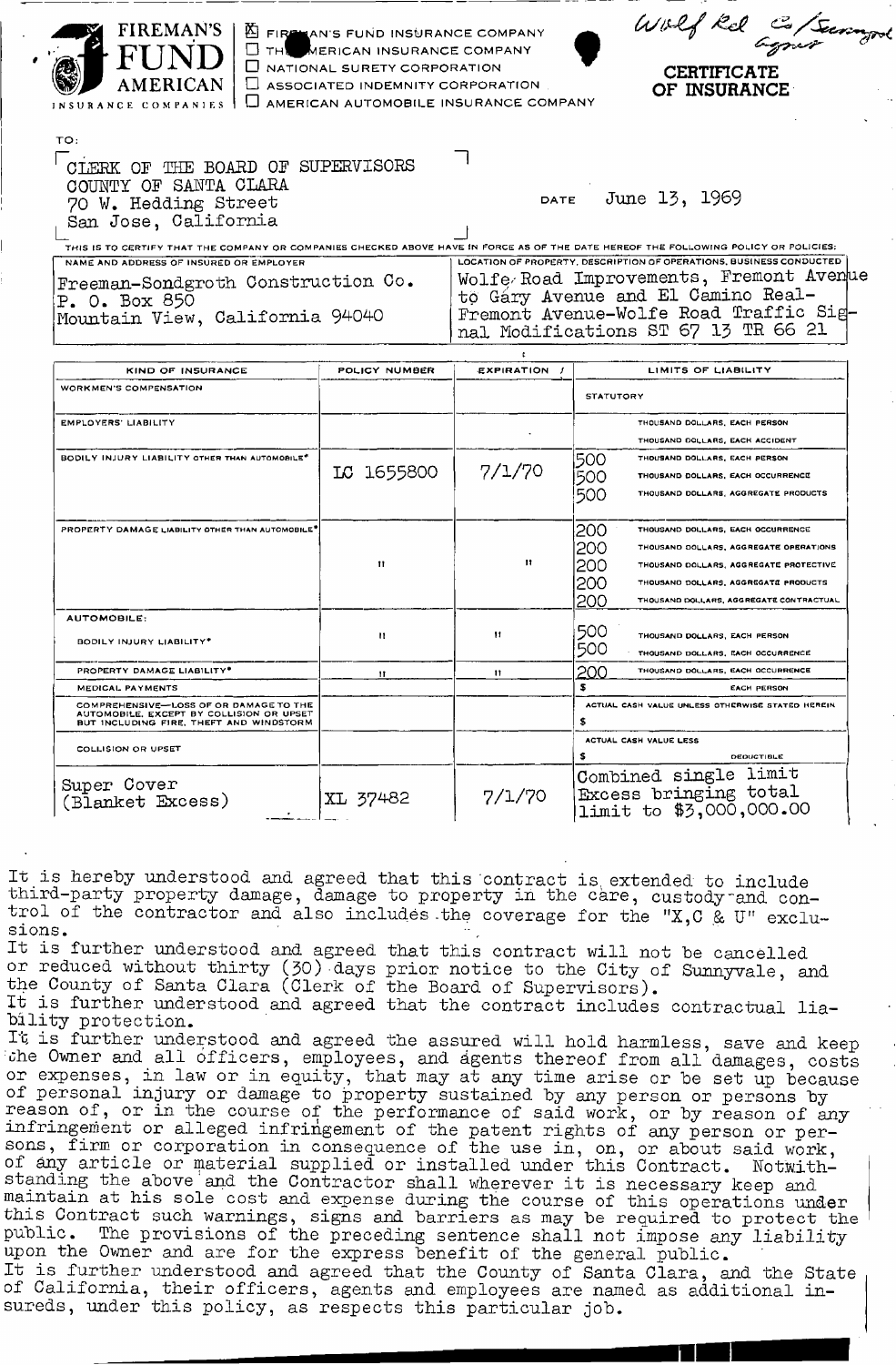

ملأ ساري المستقل المراكز المراكز المراكز المراكز<br>المراكز المراكز المراكز المراكز المراكز المراكز المراكز المراكز المراكز المراكز المراكز المراكز المراكز المراك<br>المراكز المراكز المراكز المراكز المراكز المراكز المراكز المراكز المراك Ñ

 $\label{eq:2} \frac{1}{\sqrt{2}}\int_{-\infty}^{\infty}\frac{dx}{\sqrt{2\pi}}\,dx$ 

 $\bullet \quad \forall i \in \mathbb{Z}^n \ \forall i \in \mathbb{Z}^n \ \forall i \in \mathbb{C}^n \ \forall i \in \mathbb{Z}^n \ \forall i \in \mathbb{Z}^n \ \forall i \in \mathbb{Z}^n \ \forall i \in \mathbb{Z}^n \ \forall i \in \mathbb{Z}^n \ \forall i \in \mathbb{Z}^n \ \forall i \in \mathbb{Z}^n \ \forall i \in \mathbb{Z}^n \ \forall i \in \mathbb{Z}^n \ \forall i \in \mathbb{Z}^n \ \forall i \in \mathbb{Z}^n \ \forall i \in \mathbb{Z}^n \ \forall i \in \$  $\sim \omega_c$ 



 $\ddot{\phantom{0}}$ 

 $\label{eq:2} \mathcal{L} = \frac{1}{2} \sum_{i=1}^n \frac{1}{2} \sum_{j=1}^n \frac{1}{2} \sum_{j=1}^n \frac{1}{2} \sum_{j=1}^n \frac{1}{2} \sum_{j=1}^n \frac{1}{2} \sum_{j=1}^n \frac{1}{2} \sum_{j=1}^n \frac{1}{2} \sum_{j=1}^n \frac{1}{2} \sum_{j=1}^n \frac{1}{2} \sum_{j=1}^n \frac{1}{2} \sum_{j=1}^n \frac{1}{2} \sum_{j=1}^n \frac{1}{2} \sum_{j=1}$  $5 - \frac{1}{10} + \frac{1}{10}$  in de partie de la provincia de la provincia de la provincia de la provincia de la provincia de la provincia d<br>La provincia de la provincia de la provincia de la provincia de la provincia de la provincia de la provincia d

f.

**AALLE STAAR** JO ALMNOO  $69.$  HH 92 11 B1 NOP **SHOSIAH** 24 11 40 38208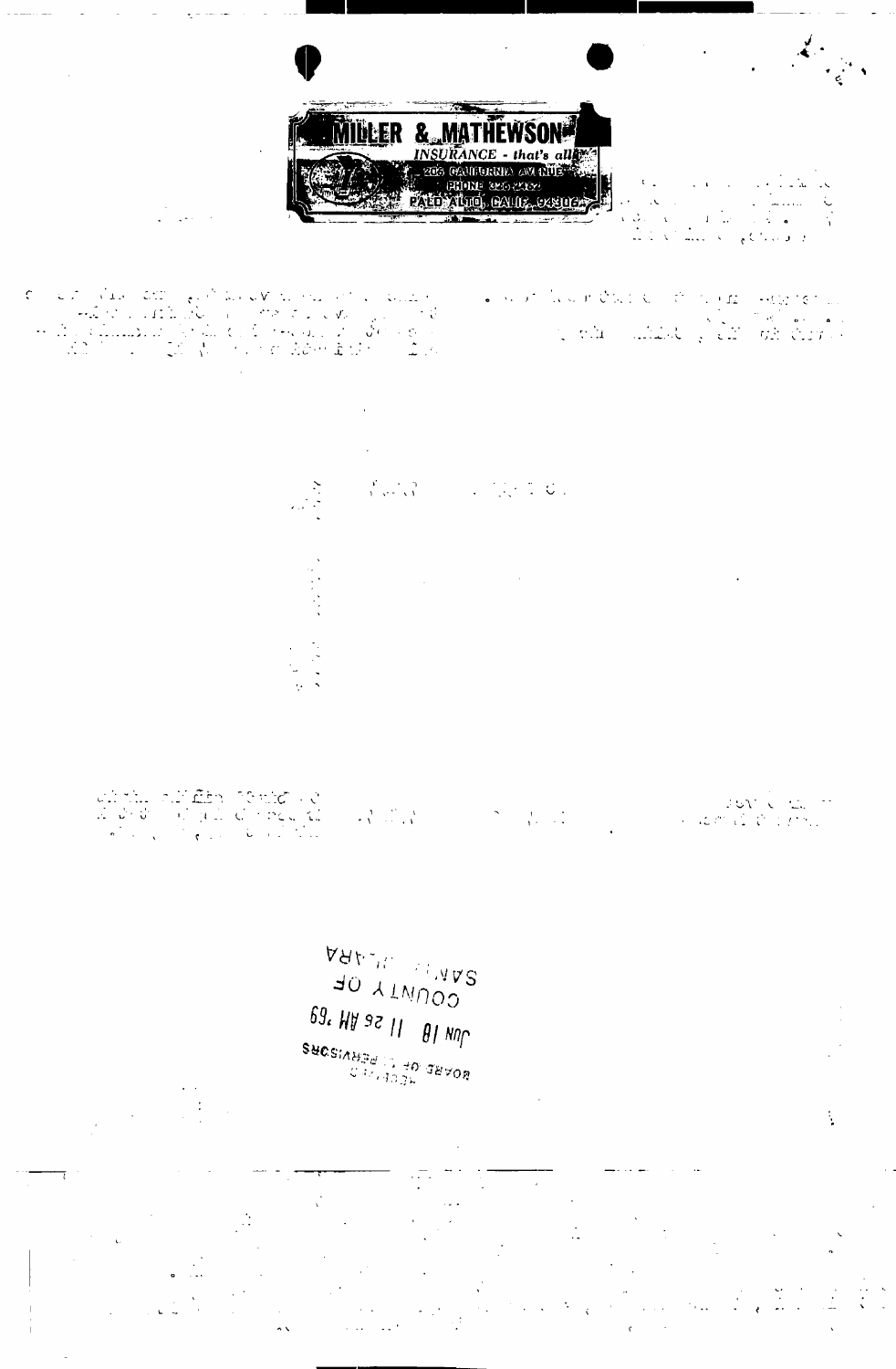| <b>FIREMAN'S</b><br><b>THU</b><br><b>AMERICAN</b><br>INSURANCE COMPANIES                                                                                                                                                                               | FIREMAN'S FUND INSURANCE COMPANY<br>MERICAN INSURANCE COMPANY<br>NATIONAL SURETY CORPORATION<br>ASSOCIATED INDEMNITY CORPORATION<br>AMERICAN AUTOMOBILE INSURANCE COMPANY |                   | <b>CERTIFICATE</b><br>OF INSURANCE                                                                                                                                                                                                                                                                                                                                                             |
|--------------------------------------------------------------------------------------------------------------------------------------------------------------------------------------------------------------------------------------------------------|---------------------------------------------------------------------------------------------------------------------------------------------------------------------------|-------------------|------------------------------------------------------------------------------------------------------------------------------------------------------------------------------------------------------------------------------------------------------------------------------------------------------------------------------------------------------------------------------------------------|
| TO:<br>CLERK OF THE BOARD OF SUPERVISORS<br>COUNTY OF SANTA CLARA<br>70 W. Hedding Street<br>San Jose, California<br>NAME AND ADDRESS OF INSURED OR EMPLOYER<br>Freeman-Sondgroth Construction Co.<br>P. O. Box 850<br>Mountain View, California 94040 |                                                                                                                                                                           | DATE              | June 13, 1969<br>THIS IS TO CERTIFY THAT THE COMPANY OR COMPANIES CHECKED ABOVE HAVE IN FORCE AS OF THE DATE HEREOF THE FOLLOWING POLICY OR POLICIES:<br>LOCATION OF PROPERTY, DESCRIPTION OF OPERATIONS, BUSINESS CONDUCTED<br>Wolfe Road Improvements, Fremont Avenue<br>te Gary Avenue and El Camino Real-<br>Fremont Avenue-Wolfe Road Traffic Sig-<br>nal Modifications ST 67 13 TR 66 21 |
|                                                                                                                                                                                                                                                        |                                                                                                                                                                           |                   |                                                                                                                                                                                                                                                                                                                                                                                                |
| KIND OF INSURANCE                                                                                                                                                                                                                                      | <b>POLICY NUMBER</b>                                                                                                                                                      | <b>EXPIRATION</b> | LIMITS OF LIABILITY                                                                                                                                                                                                                                                                                                                                                                            |
| WORKMEN'S COMPENSATION                                                                                                                                                                                                                                 |                                                                                                                                                                           |                   | <b>STATUTORY</b>                                                                                                                                                                                                                                                                                                                                                                               |
| EMPLOYERS' LIABILITY                                                                                                                                                                                                                                   |                                                                                                                                                                           |                   | THOUSAND DOLLARS, EACH PERSON<br>THOUSAND DOLLARS, EACH ACCIDENT                                                                                                                                                                                                                                                                                                                               |
| BODILY INJURY LIABILITY OTHER THAN AUTOMOBILE*                                                                                                                                                                                                         | IC 1655800                                                                                                                                                                | 7/1/70            | 500<br>THOUSAND DOLLARS, EACH PERSON<br>500<br>THOUSAND DOLLARS, EACH OCCURRENCE<br>500<br>THOUSAND DOLLARS, AGGREGATE PRODUCTS                                                                                                                                                                                                                                                                |
| PROPERTY DAMAGE LIABILITY OTHER THAN AUTOMOBILE*                                                                                                                                                                                                       | 88                                                                                                                                                                        | Ħ                 | 200<br>THOUSAND DOLLARS, EACH OCCURRENCE<br>200<br>THOUSAND DOLLARS, AGGREGATE OPERATIONS<br>200<br>THOUSAND DOLLARS, AGGREGATE PROTECTIVE<br>200<br>THOUSAND DOLLARS, AGGREGATE PRODUCTS<br>200                                                                                                                                                                                               |
| AUTOMOBILE:                                                                                                                                                                                                                                            |                                                                                                                                                                           |                   | THOUSAND DOLLARS, AGGREGATE CONTRACTUAL                                                                                                                                                                                                                                                                                                                                                        |
| BODILY INJURY LIABILITY*                                                                                                                                                                                                                               | 11                                                                                                                                                                        | 11                | 500<br>THOUSAND DOLLARS, EACH PERSON<br>500<br>THOUSAND DOLLARS, EACH OCCURRENCE                                                                                                                                                                                                                                                                                                               |
| PROPERTY DAMAGE LIABILITY*                                                                                                                                                                                                                             | n                                                                                                                                                                         | Ħ                 | 200                                                                                                                                                                                                                                                                                                                                                                                            |
| MEDICAL PAYMENTS                                                                                                                                                                                                                                       |                                                                                                                                                                           |                   | THOUSAND DOLLARS, EACH OCCURRENCE<br>\$<br><b>EACH PERSON</b>                                                                                                                                                                                                                                                                                                                                  |
| COMPREHENSIVE-LOSS OF OR DAMAGE TO THE<br>AUTOMOBILE, EXCEPT BY COLLISION OR UPSET<br>BUT INCLUDING FIRE, THEFT AND WINDSTORM                                                                                                                          |                                                                                                                                                                           |                   | ACTUAL CASH VALUE UNLESS OTHERWISE STATED HEREIN<br>s                                                                                                                                                                                                                                                                                                                                          |
| COLLISION OR UPSET                                                                                                                                                                                                                                     |                                                                                                                                                                           |                   | ACTUAL CASH VALUE LESS<br><b>DEOUCTIBLE</b>                                                                                                                                                                                                                                                                                                                                                    |
| Super Cover<br>(Blanket Excess)                                                                                                                                                                                                                        | XL 37482                                                                                                                                                                  | 7/1/70            | Combined single limit<br>Excess bringing total<br>limit to $$3,000,000.00$                                                                                                                                                                                                                                                                                                                     |
|                                                                                                                                                                                                                                                        |                                                                                                                                                                           |                   |                                                                                                                                                                                                                                                                                                                                                                                                |

 $_+$ t is hercb; understood and agreed that this contract is extended to include third-part property damage, damage to property in the care, custody and control of the contractor and also includes the coverage for the "X,C & U" exclu-<br>sions.

It is further understood and agreed that this contract will not be cancelled It is further understood and agreed that this contract will not be cancelled<br>It is further understood and agreed that this contract will not be cancelled or reduced without thirty (30) days prior notice to the Crew, or Sunnyvale, and

the County of Santa Clara (Clerk of the Board of Supervisors). Pilitik understood and agreed once contract the contractual lines.

bility protection.<br>Dility protection. It is further understood and agreed the assured will held herming the and damages, costs or expenses, in law or in equity, that may at any time arise or be set up because of personal injury or damage to property sustained by any person or persons by of personal injury of damage to property sustance by the second property reason of an reason of, of in the course of the performance of the work, of any person or perinfringement of arreged infringement or the patternal region, or about said work, sons, firm or corporation in consequence of the mover, the Contract. Notwithstanding the above and the Contractor shall wherever it is necessary keep and maintain at his sole cost and expense during the course of this operations under this Contract such warnings, signs and barriers as may be required to protect the public. The provisions of the preceding sentence shall not impose any liability upon the Owner and are for the express benefit of the general public. It is further understood and agreed that the County of Santa Clara, and the State of California, their officers, agents and employees are named as additional inof California, their officers, agents and employees are not all the second as a control of the name of the name of the name of the name of the name of the name of the name of the name of the name of the name of the name of

sureds, under this policy, as respects this particular Job.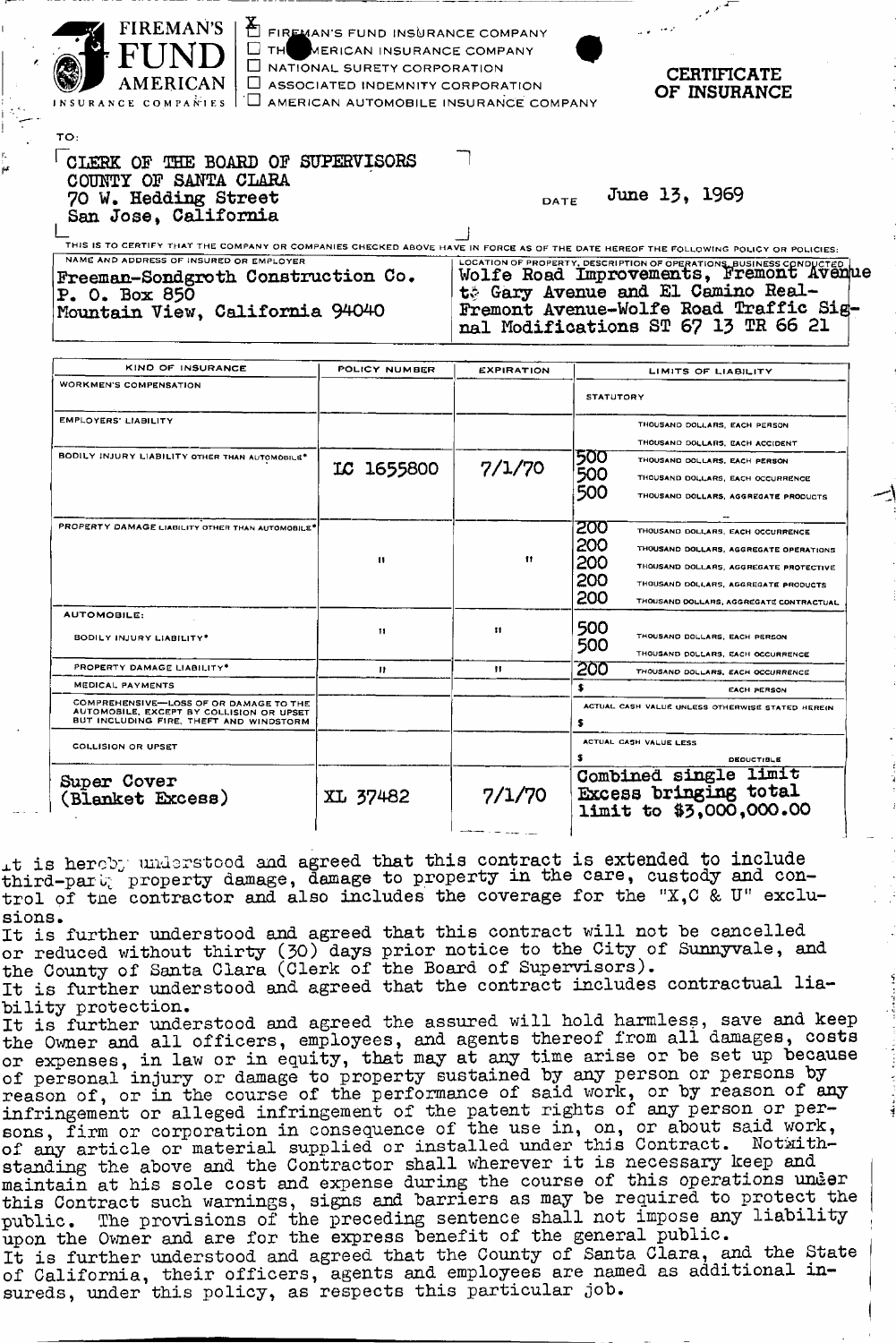

 $\frac{1}{2}$  .

 $\mathcal{L}_{\text{max}} = \frac{1}{2} \sum_{i=1}^{2} \frac{1}{i} \sum_{j=1}^{2} \frac{1}{j} \sum_{j=1}^{2} \frac{1}{j} \sum_{j=1}^{2} \frac{1}{j} \sum_{j=1}^{2} \frac{1}{j} \sum_{j=1}^{2} \frac{1}{j} \sum_{j=1}^{2} \frac{1}{j} \sum_{j=1}^{2} \frac{1}{j} \sum_{j=1}^{2} \frac{1}{j} \sum_{j=1}^{2} \frac{1}{j} \sum_{j=1}^{2} \frac{1}{j} \sum_{j=1}^{2} \frac{1$ 

 $\mathcal{L}^{\mathcal{L}}$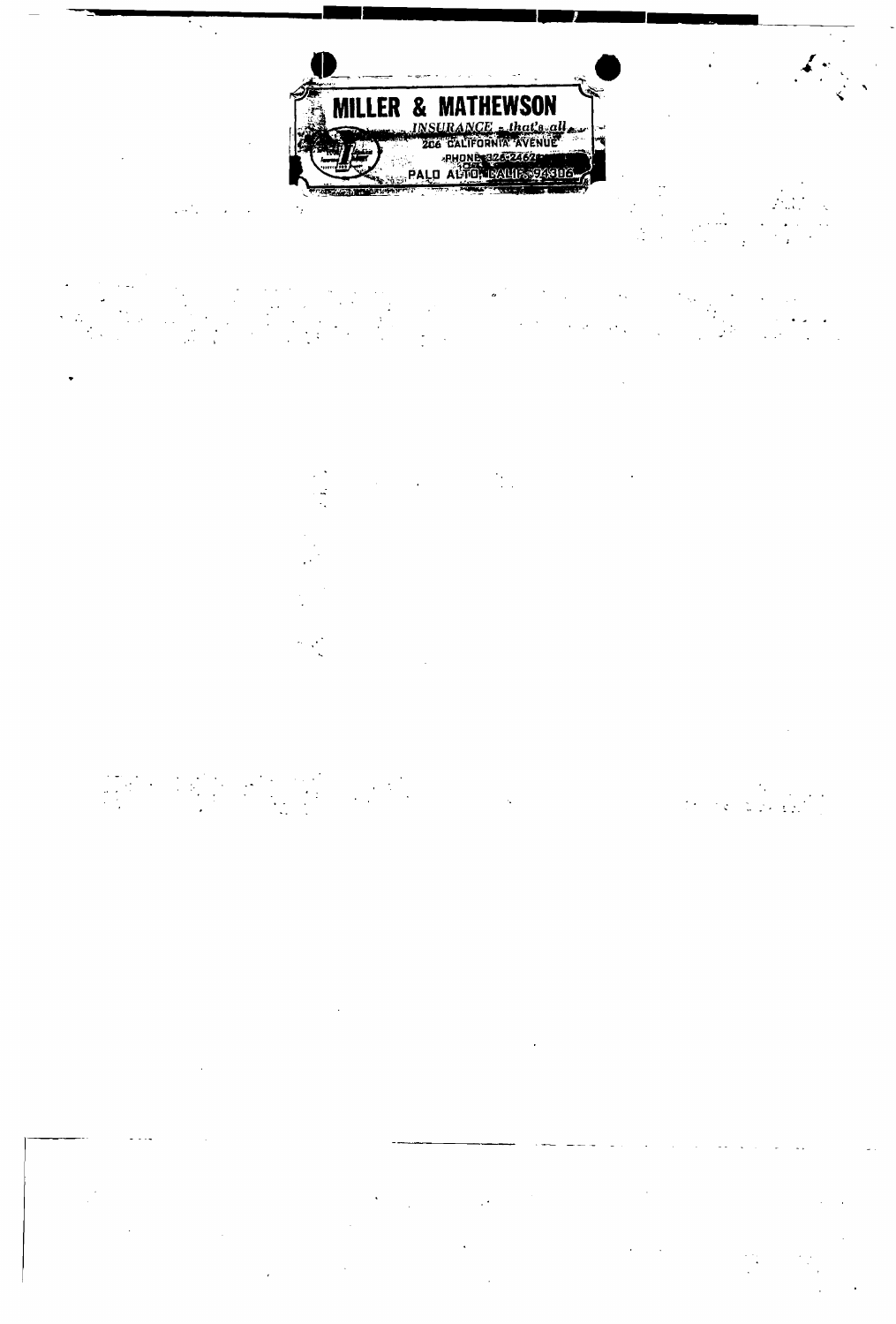| TO:<br>CLERK OF THE BOARD OF SUPERVISORS<br>COUNTY OF SANTA CLARA<br>70 W. Hedding Street<br>San Jose, California<br>THIS IS TO CERTIFY THAT THE COMPANY OR COMPANIES CHECKED ABOVE HI |                                                                | DATE              | June 13, 1969<br>VE IN FORCE AS OF THE DATE HEREOF THE FOLLOWING POLICY OR POLICIES:                                                                                                                                                        |
|----------------------------------------------------------------------------------------------------------------------------------------------------------------------------------------|----------------------------------------------------------------|-------------------|---------------------------------------------------------------------------------------------------------------------------------------------------------------------------------------------------------------------------------------------|
| NAME AND ADDRESS OF INSURED OR EMPLOYER<br>Freeman-Sondgroth Construction Co.<br>P. O. Box 850<br>Mountain View, California 94040                                                      |                                                                |                   | LOCATION OF PROPERTY, DESCRIPTION OF OPERATIONS, BUSINESS CONDUCTED   U O LOCATION OF OPERATIONS, FLORIDAL AVERIQUE<br>to Gary Avenue and El Camino Real-<br>Fremont Avenue-Wolfe Road Traffic Sig-<br>nal Modifications ST 67 13 TR 66 21  |
| KIND OF INSURANCE                                                                                                                                                                      | POLICY NUMBER                                                  | <b>EXPIRATION</b> | LIMITS OF LIABILITY                                                                                                                                                                                                                         |
| WORKMEN'S COMPENSATION                                                                                                                                                                 |                                                                |                   | <b>STATUTORY</b>                                                                                                                                                                                                                            |
| <b>EMPLOYERS' LIABILITY</b>                                                                                                                                                            |                                                                |                   | THOUSAND DOLLARS, EACH PERSON                                                                                                                                                                                                               |
| BODILY INJURY LIABILITY OTHER THAN AUTOMOBILE*                                                                                                                                         | LC 1655800                                                     | 7/1/70            | THOUSAND DOLLARS, EACH ACCIDENT<br>500<br>THOUSAND DOLLARS, EACH PERSON<br>500<br>THOUSAND DOLLARS, EACH OCCURRENCE<br>500<br>THOUSAND DOLLARS, AGGREGATE PRODUCTS                                                                          |
| PROPERTY DAMAGE LIABILITY OTHER THAN AUTOMOBILE'                                                                                                                                       | 11                                                             | 11                | 200<br>THOUSAND DOLLARS, EACH OCCURRENCE<br>200<br>THOUSAND DOLLARS, AGGREGATE OPERATIONS<br>200<br>THOUSAND DOLLARS, AGGREGATE PROTECTIVE<br>200<br>THOUSAND DOLLARS, AGGREGATE PRODUCTS<br>200<br>THOUSAND DOLLARS, AGGREGATE CONTRACTUAL |
| AUTOMOBILE:<br>BODILY INJURY LIABILITY*                                                                                                                                                | Ħ                                                              | Ħ                 | 500<br>THOUSAND DOLLARS, EACH PERSON<br>500                                                                                                                                                                                                 |
| PROPERTY DAMAGE LIABILITY*                                                                                                                                                             | Ħ                                                              | 11                | THOUSAND DOLLARS, EACH OCCURRENCE<br>200<br>THOUSAND DOLLARS, EACH OCCURRENCE                                                                                                                                                               |
| <b>MEDICAL PAYMENTS</b>                                                                                                                                                                |                                                                |                   | \$<br><b>EACH PERSON</b>                                                                                                                                                                                                                    |
| COMPREHENSIVE-LOSS OF OR DAMAGE TO THE<br>AUTOMOBILE, EXCEPT BY COLLISION OR UPSET<br>BUT INCLUDING FIRE, THEFT AND WINDSTORM                                                          |                                                                |                   | ACTUAL CASH VALUE UNLESS OTHERWISE STATED HEREIN<br>\$                                                                                                                                                                                      |
| <b>COLLISION OR UPSET</b>                                                                                                                                                              |                                                                |                   | ACTUAL CASH VALUE LESS<br>5<br><b>DEDUCTIBLE</b>                                                                                                                                                                                            |
| Super Cover<br>(Blanket Excess)<br>ال برند∤ (منطقة)                                                                                                                                    | XL 37482                                                       | 7/1/70            | Combined single limit<br>Excess bringing total<br>limit to $$3,000,000.00$                                                                                                                                                                  |
| je stab vir<br>- tww. aotourn<br>ma overly in all<br>what he was a<br>in angali kan<br>PER OG Jøs mille<br>$\mathcal{L}(\mathcal{L})$ and                                              | DESCRIPTION AND LOCATION OF OPERATIONS AND AUTOMOBILES COVERED |                   |                                                                                                                                                                                                                                             |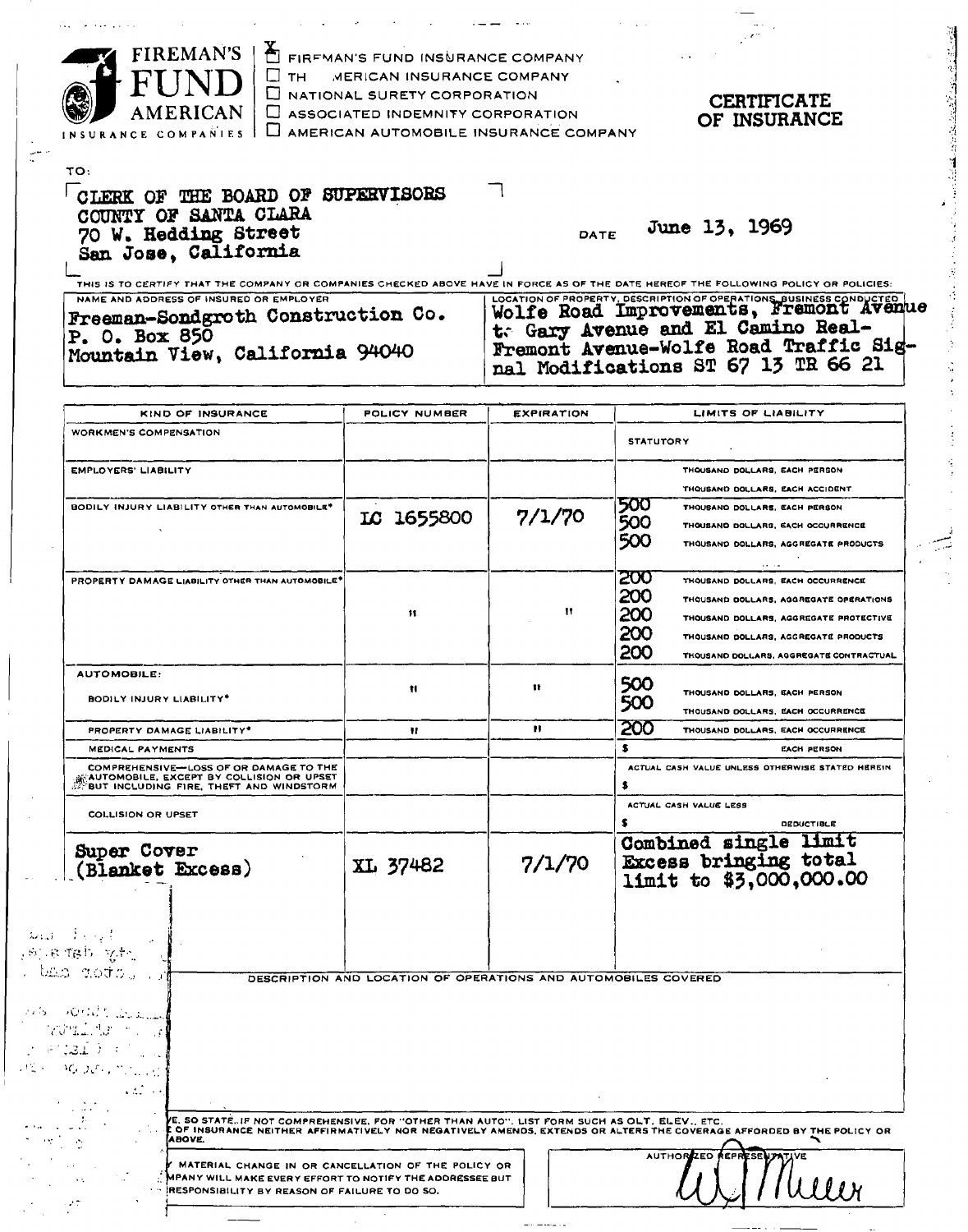| Super Cover<br>(Blanket Excess)                                                                                   | XL 37482                                                                                                                                                 | 7/1/70            | Combined single limit<br><b>Excess bringing total</b><br>limit to \$3,000,000.00                                                                                                                                                            |
|-------------------------------------------------------------------------------------------------------------------|----------------------------------------------------------------------------------------------------------------------------------------------------------|-------------------|---------------------------------------------------------------------------------------------------------------------------------------------------------------------------------------------------------------------------------------------|
| BUT INCLUDING FIRE, THEFT AND WINDSTORM<br>COLLISION OR UPSET                                                     |                                                                                                                                                          |                   | ACTUAL CASH VALUE LESS<br><b>DEDUCTIBLE</b><br>5                                                                                                                                                                                            |
| COMPREHENSIVE-LOSS OF OR DAMAGE TO THE<br>AUTOMOBILE, EXCEPT BY COLLISION OR UPSET                                |                                                                                                                                                          |                   | 5                                                                                                                                                                                                                                           |
| MEDICAL PAYMENTS                                                                                                  |                                                                                                                                                          |                   | <b>EACH PERSON</b><br>÷<br>ACTUAL CASH VALUE UNLESS OTHERWISE STATED HEREIN                                                                                                                                                                 |
| PROPERTY DAMAGE LIABILITY*                                                                                        | n                                                                                                                                                        | п                 | 200<br>THOUSAND DOLLARS, EACH OCCURRENCE                                                                                                                                                                                                    |
| AUTOMOBILE:<br>BODILY INJURY LIABILITY*                                                                           | Ħ                                                                                                                                                        | n                 | 500<br>THOUSAND DOLLARS, EACH PERSON<br>500<br>THOUSAND OOLLARS, EACH OCCURRENCE                                                                                                                                                            |
| PROPERTY DAMAGE LIABILITY OTHER THAN AUTOMOBILE*                                                                  | $\mathbf{u}$                                                                                                                                             | 8                 | 200<br>THOUSAND DOLLARS, EACH OCCURRENCE<br>200<br>THOUSAND DOLLARS, AGGREGATE OPERATIONS<br>200<br>THOUSAND DOLLARS, AGGREGATE PROTECTIVE<br>200<br>THOUSAND DOLLARS, AGGREGATE PRODUCTS<br>200<br>THOUSAND DOLLARS, AGGREGATE CONTRACTUAL |
| BODILY INJURY LIABILITY OTHER THAN AUTOMOBILE*                                                                    | IC 1655800                                                                                                                                               | 7/1/70            | THOUSAND DOLLARS, EACH ACCIDENT<br>500<br>THOUSAND DOLLARS! EACH PERSON<br>500<br>THOUSAND DOLLARS, EACH OCCURRENCE<br>500<br>THOUSAND DOLLARS, AGGREGATE PRODUCTS                                                                          |
| <b>EMPLOYERS' LIABILITY</b>                                                                                       |                                                                                                                                                          |                   | THOUSAND DOLLARS, EACH PERSON                                                                                                                                                                                                               |
| <b>WORKMEN'S COMPENSATION</b>                                                                                     |                                                                                                                                                          |                   | <b>STATUTORY</b>                                                                                                                                                                                                                            |
| P. O. Box 850<br>Mountain View, California 94040<br>KIND OF INSURANCE                                             | POLICY NUMBER                                                                                                                                            | <b>EXPIRATION</b> | t# Gary Avenue and El Camino Real-<br>Fremont Avenue-Wolfe Road Traffic Sig-<br>nal Modifications ST 67 13 TR 66 21<br>LIMITS OF LIABILITY                                                                                                  |
| NAME AND ADDRESS OF INSURED OR EMPLOYER<br>Freeman-Sondgroth Construction Co.                                     |                                                                                                                                                          |                   | LOCATION OF PROPERTY, DESCRIPTION OF OPERATIONS, BUSINESS CONDUCTED<br>Wolfe Road Improvements, Fremont Avenue                                                                                                                              |
| TO:<br>CLERK OF THE BOARD OF SUPERVISORS<br>COUNTY OF SANTA CLARA<br>70 W. Hedding Street<br>San Jose, California |                                                                                                                                                          | DATE              | June 13, 1969<br>THIS IS TO CERTIFY THAT THE COMPANY OR COMPANIES CHECKED ABOVE HAVE IN FORCE AS OF THE DATE HEREOF THE FOLLOWING POLICY OR POLICIES:                                                                                       |
| <b>AMERICAN</b><br>INSURANCE COMPANIES                                                                            | THE AMERICAN INSURANCE COMPANY<br><b>NATIONAL SURETY CORPORATION</b><br>$\Box$ ASSOCIATED INDEMNITY CORPORATION<br>AMERICAN AUTOMOBILE INSURANCE COMPANY |                   | <b>CERTIFICATE</b><br>OF INSURANCE                                                                                                                                                                                                          |
| E FIRE<br><b>FIREMAN'S</b>                                                                                        | N'S FUND INSURANCE COMPANY                                                                                                                               |                   | سمهمد                                                                                                                                                                                                                                       |

It is hereby understood and agreed that this contract is extended to include third-party property damage, damage to property in the care custody include third-party property damage, damage to property in the care, custody and con-<br>trol of the contractor and also includes the coverage for the "X,C & U" exclu-

It is further understood and agreed that this contract will not be cancelled<br>or reduced without thirty (30) days union poties to the Gil not be cancelled or reduced without thirty (30) days prior notice to the City of Sunnyvale, and<br>the County of Santa Clara (Clerk of the Board of Supervisors).<br>It is further understood and agreed that the contract includes contracted 1.1. It is further understood and agreed that the contract includes contractual lia-<br>bility protection.

bility protection.

It is further understood and agreed the assured will hold harmless, save and keep<br>the Owner and all officers, employees, and agents thereof from all damages, costs<br>or expenses, in law or in equity, that may at any time ari or expenses, in law or in equity, that may at any time arise or be set up because<br>of personal injury or damage to property sustained by any person or persons by<br>reason of, or in the course of the performance of said work o sons, firm or corporation in consequence of the use in, on, or about said work, article or material supplied or installed under this Contract. Notwith tanding the above and the Contractor shall wherever it is necessary keep and this Contract such warnings, signs and barriers as may be required to protect the  $h$ is Contract such while. The provisions of the preceding sentence shall not impose any lightlity. f California, their officers, agents and employees are named as additional the State **« -it w in.**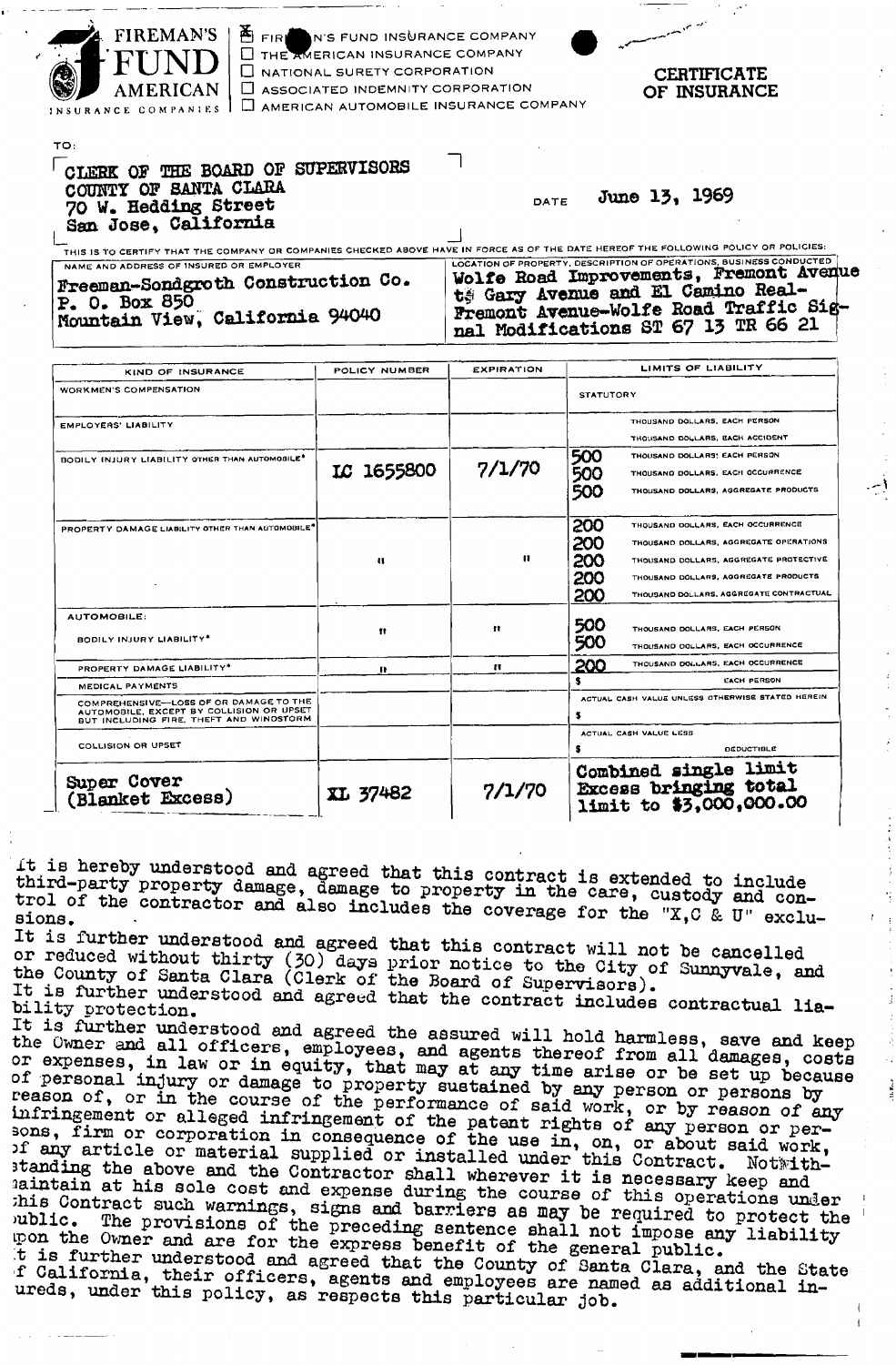

 $\bar{\epsilon}$ 

 $\frac{1}{2}$ 

j.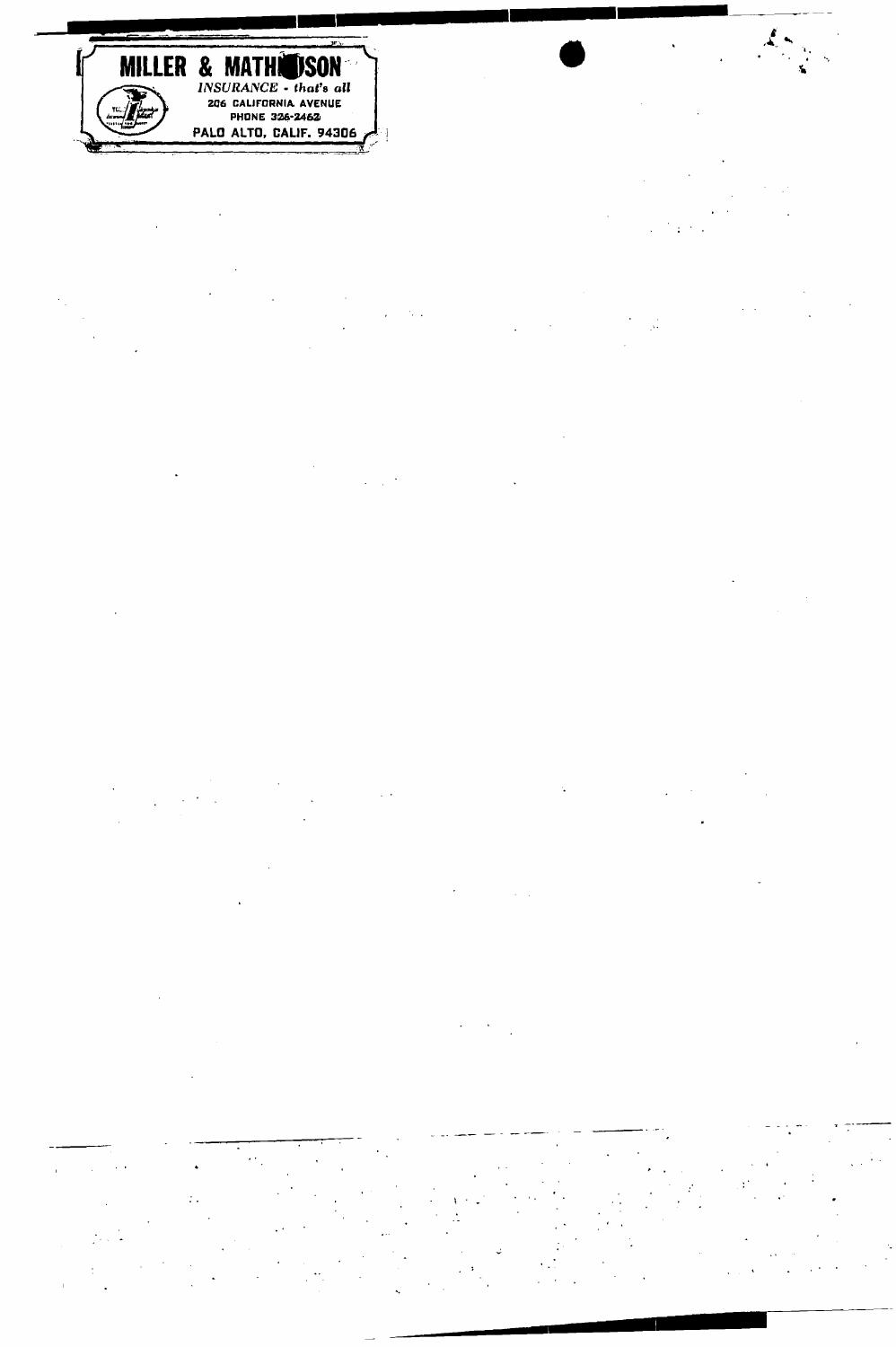

سائدستان بالمناخ

 $\mathbb{Z}_{\text{FIR}}$ IN'S FUND INSURANCE COMPANY  $\Box$  THE AMERICAN INSURANCE COMPANY **C** NATIONAL SURETY CORPORATION ASSOCIATED INDEMNITY CORPORATION

**C** AMERICAN AUTOMOBILE INSURANCE COMPANY

**CERTIFICATE** OF INSURANCE

TO:

 $\Omega$  $\tilde{\chi}$ ĎО  $\gamma f$ 

Įв

CLERK OF THE BOARD OF SUPERVISORS COUNTY OF SANTA CLARA 70 W. Hedding Street San Jose, California

June 13, 1969 DATE

-<br>THIS IS TO CERTIFY THAT THE COMPANY OR COMPANIES CHECKED ABOVE HAVE IN FORCE AS OF THE DATE HEREOF THE FOLLOWING POLICY OR POLICIES:

Freeman-Sondgroth Construction Co. P. O. Box 850 Mountain View, California 94040

NAME AND ADDRESS OF INSURED OR EMPLOYER

LOCATION OF PROPERTY, DESCRIPTION OF OPERATIONS, BUSINESS CONDUCTED Wolfe Road Improvements, Fremont Avenue ty Gary Avenue and El Camino Real-Fremont Avenue-Wolfe Road Traffic Signal Modifications ST 67 13 TR 66 21

| KIND OF INSURANCE                                                                                                                   | POLICY NUMBER                                                  | <b>EXPIRATION</b> | LIMITS OF LIABILITY                                                                                                                                                                                                                         |
|-------------------------------------------------------------------------------------------------------------------------------------|----------------------------------------------------------------|-------------------|---------------------------------------------------------------------------------------------------------------------------------------------------------------------------------------------------------------------------------------------|
| WORKMEN'S COMPENSATION                                                                                                              |                                                                |                   | <b>STATUTORY</b>                                                                                                                                                                                                                            |
| <b>EMPLOYERS' LIABILITY</b>                                                                                                         |                                                                |                   | THOUSAND DOLLARS, EACH PERSON<br>THOUSAND DOLLARS, EACH ACCIDENT                                                                                                                                                                            |
| BODILY INJURY LIABILITY OTHER THAN AUTOMOBILE®                                                                                      | LC 1655800                                                     | 7/1/70            | 500<br>THOUSAND DOLLARS: EACH PERSON<br>500<br>THOUSAND DOLLARS, EACH OCCURRENCE<br>500<br>THOUSAND DOLLARS, AGGREGATE PRODUCTS                                                                                                             |
| PROPERTY DAMAGE LIABILITY OTHER THAN AUTOMOBILE"                                                                                    | Ħ                                                              | m                 | 200<br>THOUSAND DOLLARS, EACH OCCURRENCE<br>200<br>THOUSAND DOLLARS, AGGREGATE OPERATIONS<br>200<br>THOUSAND DOLLARS, AGGREGATE PROTECTIVE<br>200<br>THOUSAND DOLLARS, AGGREGATE PRODUCTS<br>200<br>THOUSAND DOLLARS, AGGREGATE CONTRACTUAL |
| <b>AUTOMOBILE:</b><br>BODILY INJURY LIABILITY*                                                                                      | Ħ                                                              | Ħ                 | 500<br>THOUSAND DOLLARS, EACH PERSON<br>500<br>THOUSAND DOLLARS, EACH OCCURRENCE                                                                                                                                                            |
| PROPERTY DAMAGE LIABILITY*                                                                                                          | 11                                                             | Ħ                 | 200<br>THOUSAND DOLLARS, EACH OCCURRENCE                                                                                                                                                                                                    |
| <b>MEDICAL PAYMENTS</b>                                                                                                             |                                                                |                   | EACH PERSON                                                                                                                                                                                                                                 |
| COMPREHENSIVE-LOSS OF OR DAMAGE TO THE<br>AUTOMOBILE, EXCEPT BY COLLISION OR UPSET<br>BUT INCLUDING FIRE. THEFT AND WINDSTORM       |                                                                |                   | ACTUAL CASH VALUE UNLESS OTHERWISE STATED HEREIN<br>s<br>ACTUAL CASH VALUE LESS                                                                                                                                                             |
| <b>COLLISION OR UPSET</b><br>Super Cover<br>(Blanket Excess)                                                                        | XL 37482                                                       | 7/1/70            | <b>DEDUCTIBLE</b><br>Combined single limit<br>Excess bringing total<br>limit to \$3,000,000.00                                                                                                                                              |
| Doctaratum<br>авр <b>кі</b> твост<br>ಾರಿಗಳಿತ್ತಾ <sub>ಲು ಸಲ</sub><br>pootemaker<br>ulias dinast<br>al0 atime<br>ecterebia:<br>+Ωolta | DESCRIPTION AND LOCATION OF OPERATIONS AND AUTOMOBILES COVERED |                   |                                                                                                                                                                                                                                             |
| 00dana City<br>WEIVE, SO STATE. IF NOT COMPREHENSIVE, FOR "OTHER THAN AUTO", LIST FORM SUCH AS OLT, ELEV., ETC.<br>凝凝性              |                                                                |                   | FATE OF INSURANCE NEITHER AFFIRMATIVELY NOR NEGATIVELY AMENDS, EXTENDS OR ALTERS THE COVERAGE AFFORDED BY THE POLICY OR                                                                                                                     |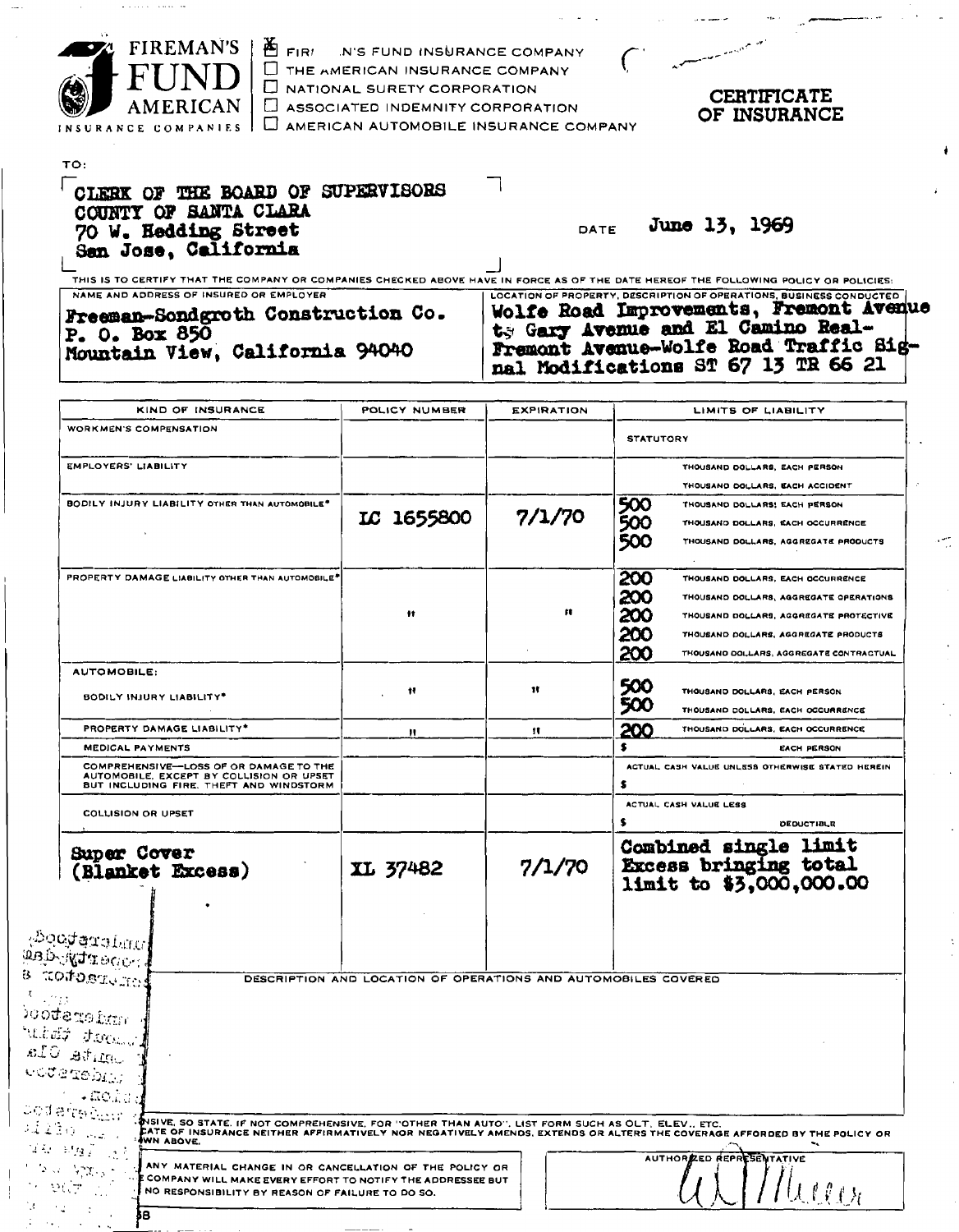# **County of Santa C!ara**

**California** 



**Office of the Board of Supervisors**  524 County Administration Building 70 West Hedding Street San Jose, California 95110 299-2323 Area Code 408

Sig Sanchez, *District 1*  Dominic L. Cortese, *District 2*  Charles A. Quinn, *District 3*  Ralph H, Mehrkens, *District 4*  Victor Calvo, *District 5* 

June 9, 1969

Freeman-Sondgroth Construction Co. P.O. Box 850 Mountain View, California 94040

#### **Subject: Insurance Renewal**

| Policy Number: PC 1 345623 |                                                                 |
|----------------------------|-----------------------------------------------------------------|
| Company:                   | Fireman's Fund                                                  |
| Expires:                   | July 1, 1969                                                    |
| Type:                      | Liability, Bodily Injury & Property Damage                      |
| Provided for:              | Road 2693 - Central Expressway, Unit 3<br>Road 814 - Wolfe Road |

#### **Gentlemen:**

**Our records indicate the captioned insurance coverage**  will expire July 1, 1969.

**Please forward renewal information on these coverages**  originally provided the County of Santa Clara.

**Very truly yours,** 

**BOARD OF SUPERVISORS** 

/

\

**Mrs. Jean Pullan Clerk of the Board** 

**By: Deputy Clerk** 

**JP:kb:jm** 

cc: Engineering Services, Public Works \

*•i*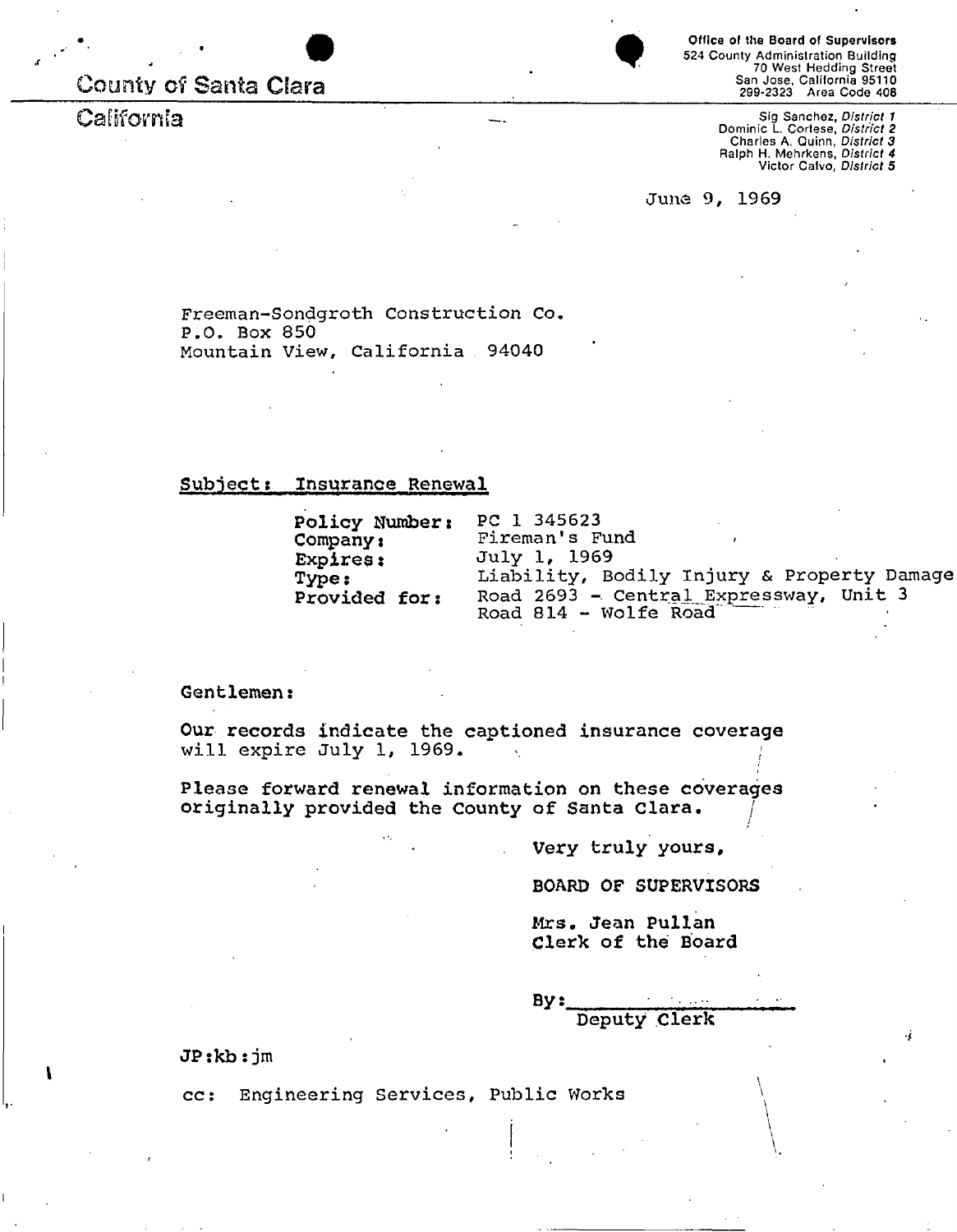**October 7, 1968** 

Mr. John E. Dever **City Manager and City Clerk City of Sunnyvale 456 W. Olive Street Sunnyvale, California** 

**Subject: Agreement with the City of Sunnyvale** 

**For Improvement of the Intersections of Wolfe Road and El Camino Real, and Wolfe Road and Fremont Avenue** 

#### **Dear Mr. Devers**

**Enclosed you will find a fully executed copy of the subject agreement between the County of Santa Clara and the party(ies) named above. The Board of Supervisors at its regularly scheduled meeting on** 

**October 7, 1968, approved this agreement on behalf of the County.** 

**The enclosed copy is for your records.** 

**Very truly yours,** 

**JEAN PULLAN, Clerk of the Board of Supervisors** 

**By:** 

**Deputy Clerk** 

**JP: \*b Encl. 1** 

**No. 3**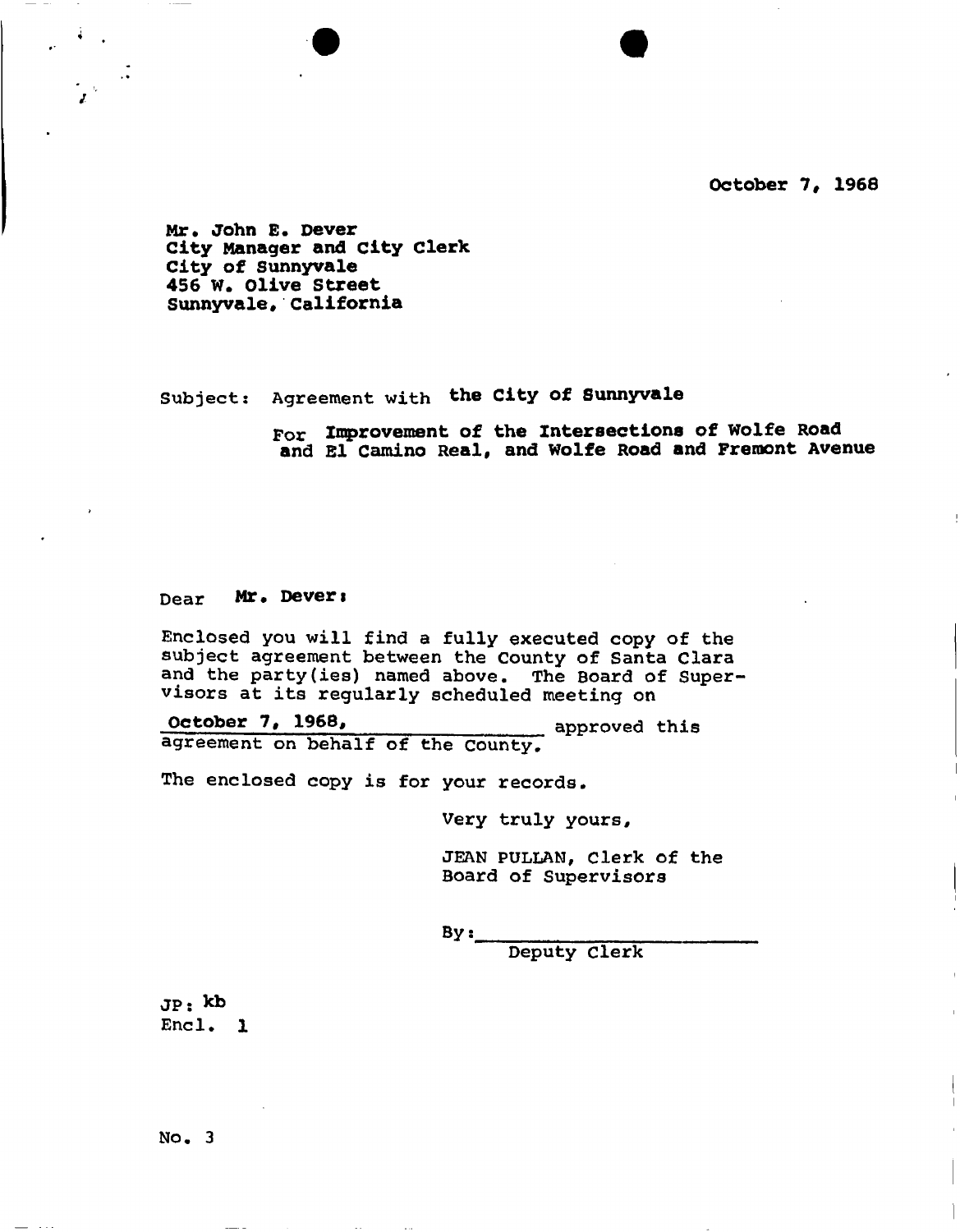| <b>WHITE</b>  | — Controller              |                      |
|---------------|---------------------------|----------------------|
| <b>CANARY</b> | - County Executive        |                      |
| <b>PINK</b>   |                           | - Central Service or |
|               | GOLD, ROD-County Engineer |                      |
| <b>GREEN</b>  | — File                    |                      |

**5a.** 

### BOARD OF SUPERVISORS SANTA CLARA COUNTY

October 7, 1968 DATE...

| The following contract was approved by the                           |                                |           |                     |                                                                      |
|----------------------------------------------------------------------|--------------------------------|-----------|---------------------|----------------------------------------------------------------------|
| Board of Supervisors at a meeting held:                              |                                |           |                     |                                                                      |
|                                                                      | ______________________________ | October 7 | $7$ 68 <sup>°</sup> |                                                                      |
| Project to be charged improvement of Intersections of Wolfe Road and |                                |           |                     |                                                                      |
| El Camino Real, and Wolfe Road and Fremont Avenue                    |                                |           |                     |                                                                      |
| For the amount of sas per Agreement attached                         |                                |           |                     |                                                                      |
|                                                                      |                                |           |                     | Contractor City of Sunnyvale, 456 W. Olive Street, Sunnyvale, Calif. |
|                                                                      |                                |           |                     |                                                                      |
|                                                                      |                                |           |                     |                                                                      |

**JEAN PULLAN**  $\hat{f}^+$ Clerk of the Board

 $\gamma\gamma_0$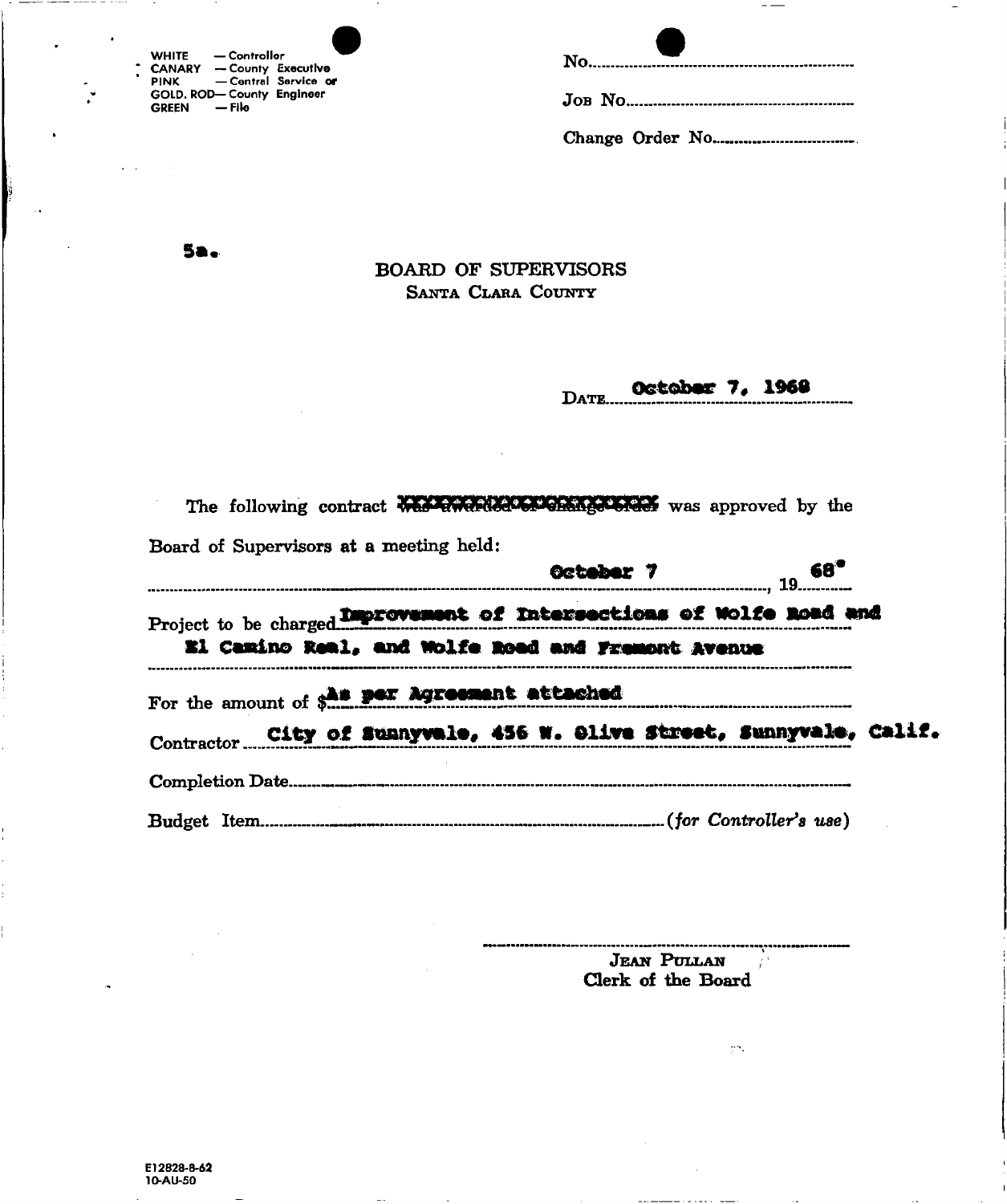$\operatorname{\mathsf{priv}}\nolimits$  of santa clara



#### TRANSMITTAL MEMORANDUM

ARTMENT OF PUBLIC WORKS

DATE: September 27, 1968

S.D. 3

FOR: BOARD OF SUPERVISORS AGENDA OF October 7 , 1968

FROM: STEFFANI, DESIGN, PUBLIC WORKS

TITLE: COOPERATIVE AGREEMENT BETWEEN THE COUNTY OF SANTA CLARA AND -THE CITY OF SUNNYVALE PROVIDING FOR THE IMPROVEMENT OF THE INTERSECTIONS OF WOLFE ROAD AND EL CAMINO AND WOLFE ROAD AND FREMONT AVE.

#### DESCRIPTION:

This agreement provides for the improvement and signalization of<br>hove intersections together with necessary channelization. The the above intersections together with necessary channelization. State of California will improve those portions that lie within the jurisdiction of the State.

Provision was made for this project in the current highway budget under traffic signals. The City of Sunnyvale will supervise all work.

 $\bigcirc$ 

The terms of the agreement limit the County's participation to  $$15,000.$ 

Approval is recommended.

#### $ECS:WW:vlh$

attachments

| ITEM NO:            |
|---------------------|
| <b>BOARD ACTION</b> |

APPROVED:

JAMES T. POTT, COUNTY ENGINEER

PAGE of

J S 5 Rt \* 10/6 5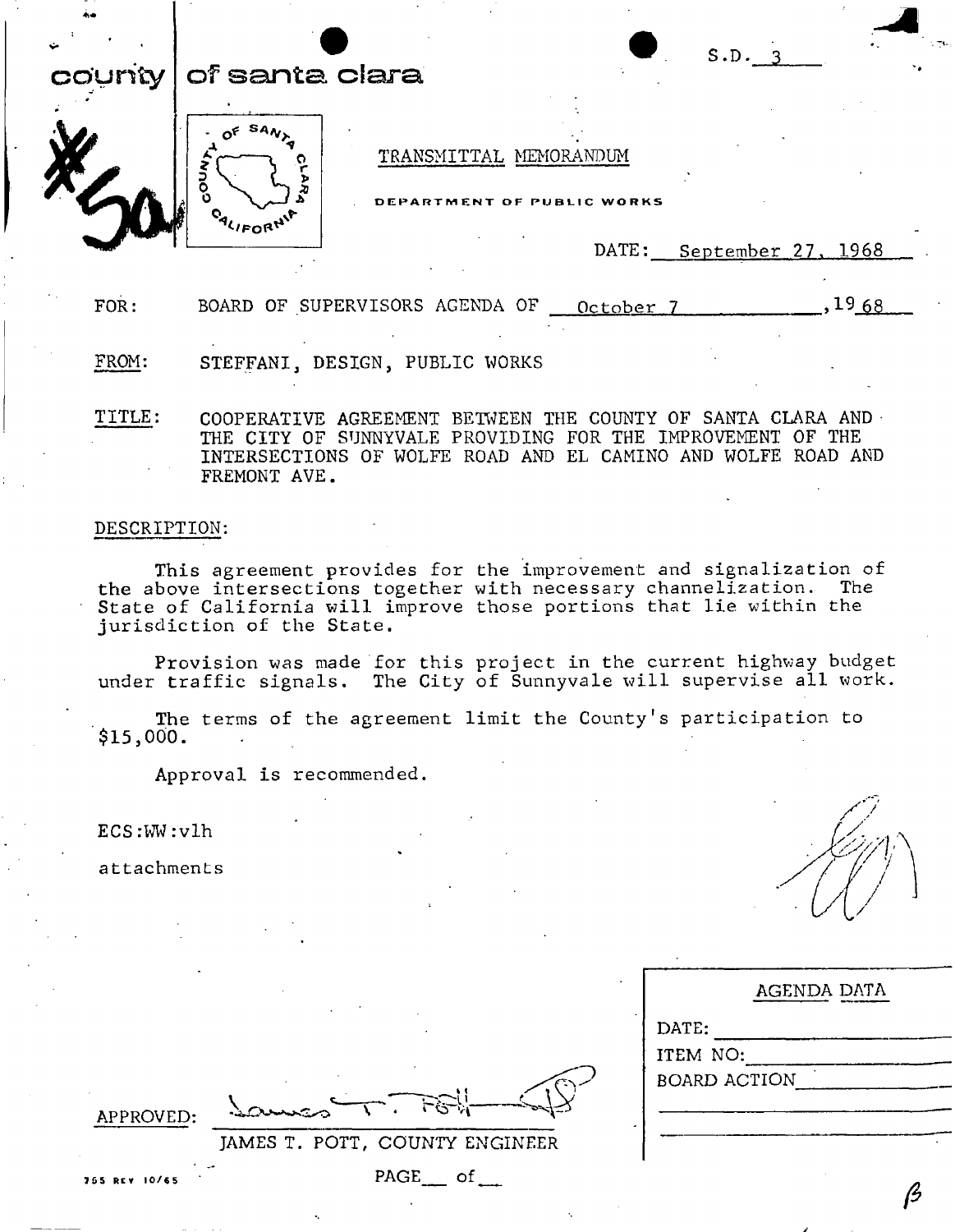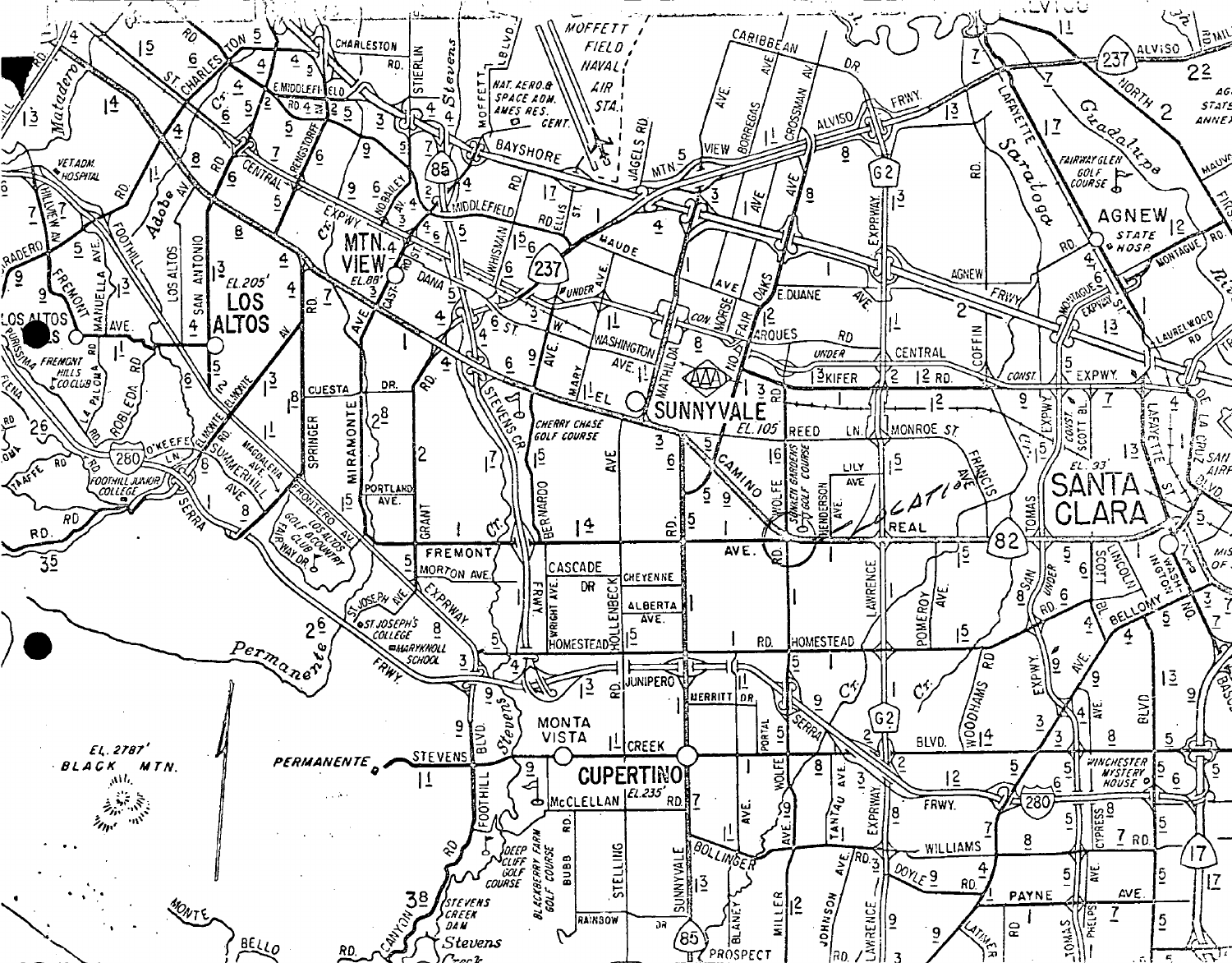## **AGREEMENT**

/

THIS AGREEMENT, entered into by and between the CITY OF SUNNYVALE, a municipal corporation of the State of California, herein referred to as "City", and the COUNTY OF SANTA CLARA, a political subdivision of the State of California, herein referred to as "County";

WHEREAS, it has been determined that the public welfare, safety, convenience and necessity require that the intersections of Wolfe Road and El Camino Real, and Wolfe Road and Fremont Avenue be modified to improve traffic signals, safety lighting, traffic channelization and roadway surface and to improve Wolfe Road in the vicinity of the said intersections.

WHEREAS, the total estimated cost of this improvement is \$100,000 and the State of California has agreed that the sum of \$40,000 is the estimated share of the costs to be paid by State of California for that portion of the improvements relating to El Camino Real, a State Highway; and

WHEREAS, the City and County wish to provide for the payment of their respective shares of the local costs which is estimated to be \$60,000.00; and

WHEREAS, 75% of the local costs will be expended within the City of Sunnyvale and 25% will be expended within the unincorporated territory of the County.

NOW, THEREFORE, the City and County agree as follows:

1. Approval of plans and award of contracts. City shall prepare plans and specifications for said projects and submit copies of said plans and specifications to County for approval thereof. Upon the approval of plans and specifications by County, City shall advertise for bids for the construction of said projects, award a contract, or contracts, therefor, and supervise the construction thereof to completion. City agrees to require any contractor engaged to perform any or all of said projects to take out and maintain in full force and effect, during the construction of said projects, public liability and property damage insurance in form and limits of liability acceptable to County, insuring County, its officers and employees, from and against loss, cost, or expense arising out of or in any way connected with the construction of said projects.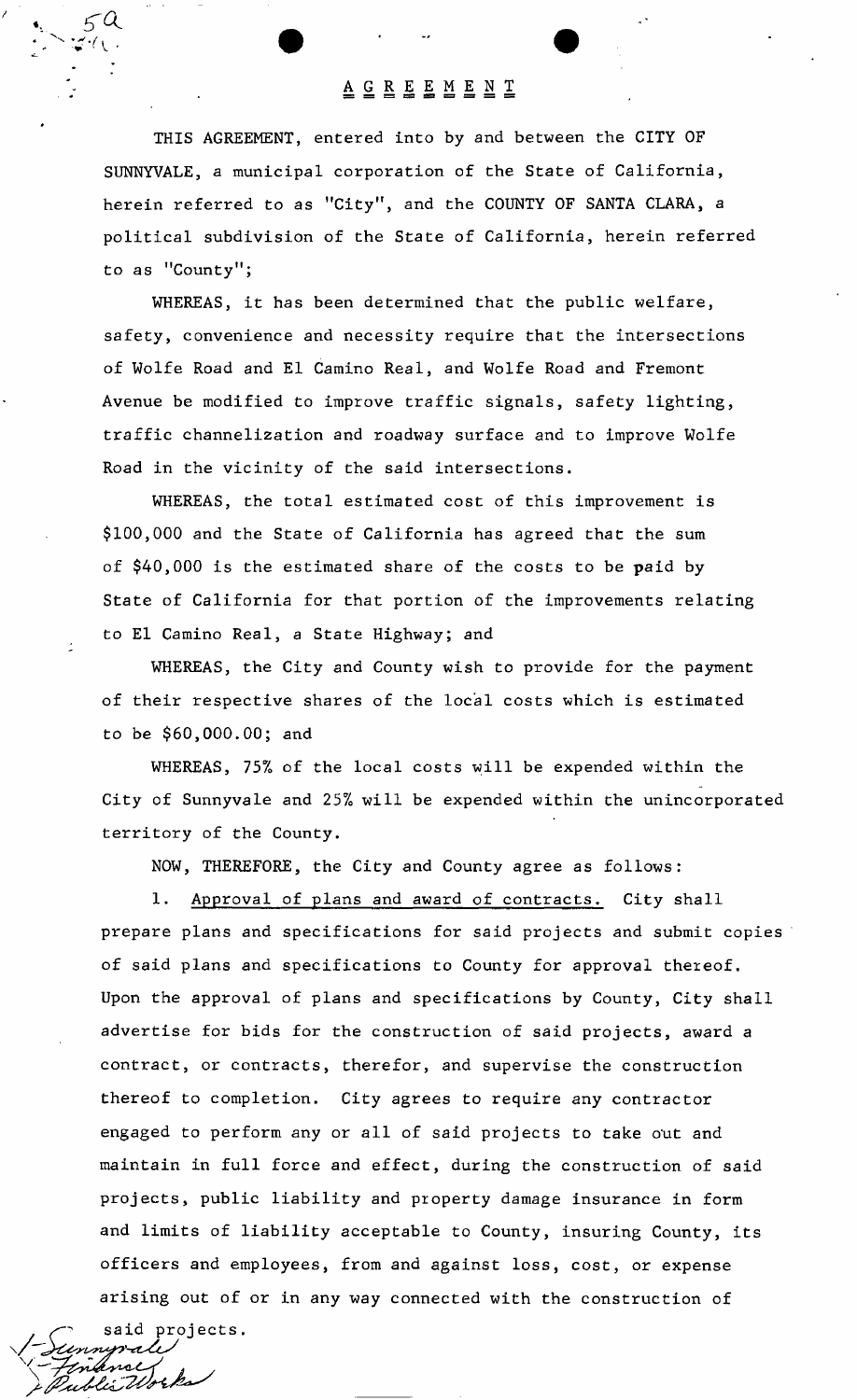Payment. Within thirty (30) days after approval by  $2.$ County of the plans and specifications for said projects, County shall pay to City the sum of Fifteen Thousand Dollars (\$15,000.00) which is the amount presently estimated by City to be one-fourth of the combined total local costs for the modification of the intersections of Wolfe Road and El Camino Real, and Wolfe Road and Fremont Avenue, and the improvements of portions of Wolfe *>*  Road in the vicinity of said intersections.

3. Accounting.

 $\mathbf{L}$ 

(a) As used in this Agreement, the term "local costs" shall be defined as all costs incurred and expenditures made by City for right of way or construction as required to accomplish the improvements as shown in the aforementioned plans and specifications and lying outside the limits of El Camino Real, a State Highway. Local costs shall include, but not be limited to, engineering costs and expenses, costs and expenses of preparing plans and specifications, costs and expenses for inspection, publication, advertising and printing, costs of the construction contract, or contracts, awarded by City for the construction of said projects, costs of extra work authorized by City, costs of all materials not included in the contract price of said construction contract, or contracts, costs of right of way and all costs incidental to acquiring right of way.

(b) Upon completion of the work required under the construction contract, or contracts, City shall pay to the contractor, or contractors, the contract price and any costs of extra work authorized by City, and shall thereafter prepare and furnish to County a complete final accounting of said costs.

In the event said accounting shows that one-fourth of the final local costs of modifying said intersections, and improving portions of Wolfe Road in the vicinity of said intersections, is less than the sum advanced by County to City under paragraph 2 hereof, City shall refund to County the difference between the sum advanced and one-fourth of the final local costs of modifying said intersections, and improving portions of Wolfe Road in the

 $-2-$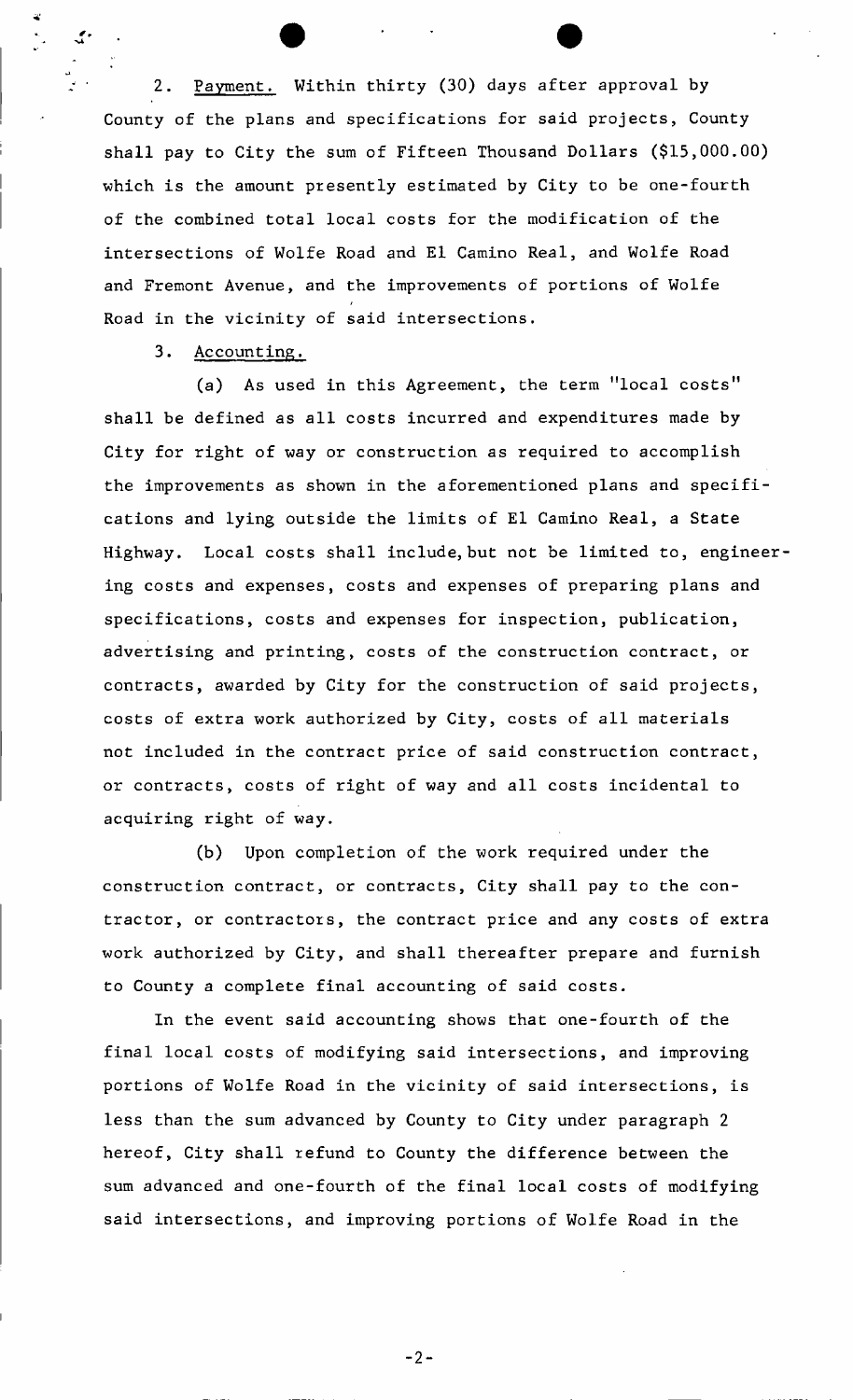vicinity of said intersections. In no event shall County be required to pay more than the sum of Fifteen Thousand Dollars (\$15,000.00) as specified in paragraph 2 hereof.

4. This agreement shall terminate on April 1, 1969, if the City has not awarded a contract, or contracts, prior to said date for any of said projects. City shall refund to County the sum advanced under paragraph 2 hereof in the event no contract for any of said projects has been awarded prior to April 1, 1969.

IN WITNESS WHEREOF, County and City have caused this agreement to be executed by its duly authorized officers as follows: By County **OCT 7 1968**, and by City

SEP 24 1968<br>
1968.

ATTEST: JOHN E. DEVER, City tecnau By

*-i* 

CITY OF SUNNYVALE "CITY"

COUNTY OF SANTA CLARA

∩f

ATTEST: JEAN PULLAN, Clerk Board of Supervisors "COUNTY"

APPROVED AS TO FORM:

(Seal)

allon P